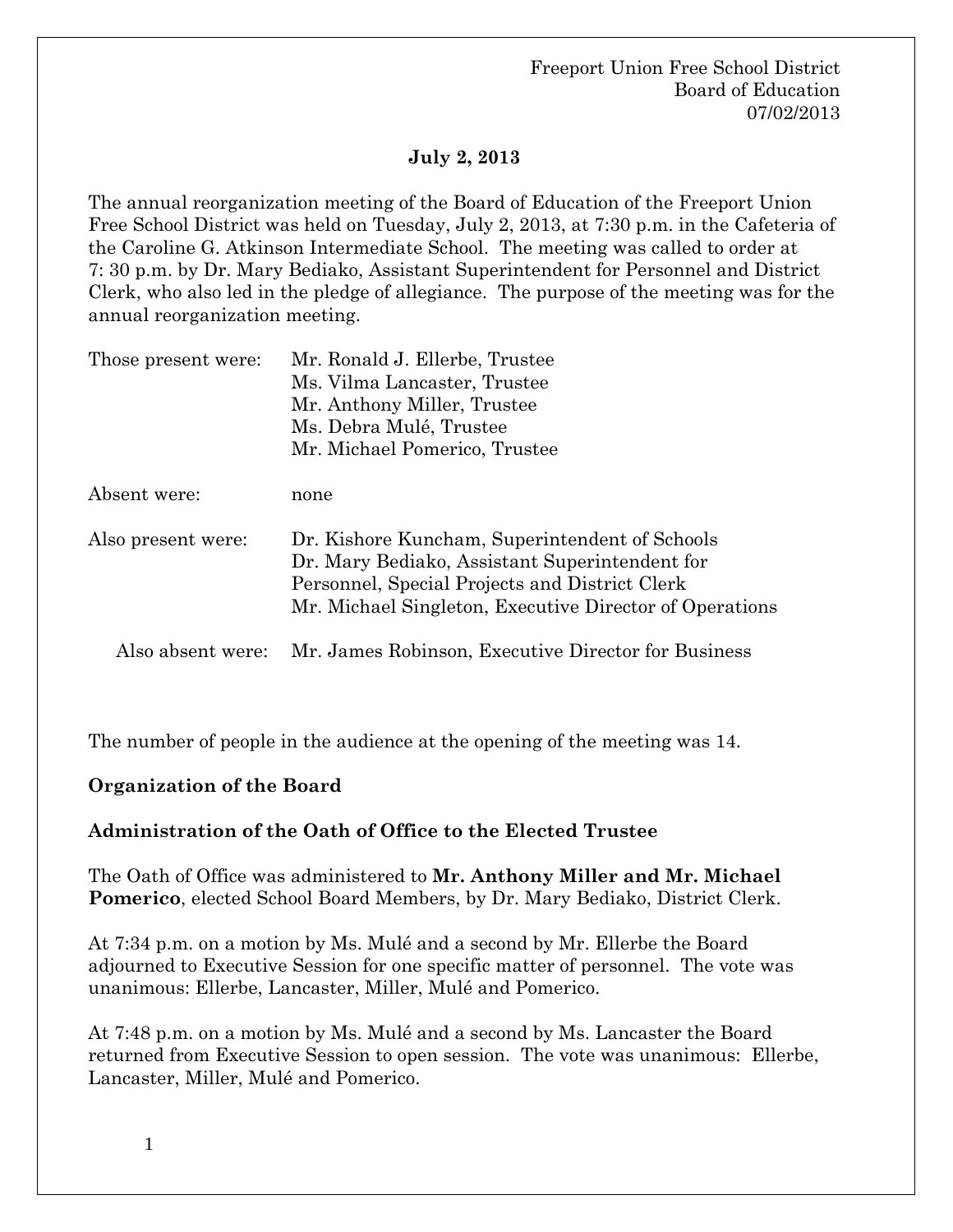## **Nomination and Election of Officers and Oath of Office – President**

On a motion by Mr. Miller and a second by Mr. Pomerico, Debra Mulé was nominated and elected for the office of President of the Board. There were no other nominations.

The vote was unanimous: Ellerbe, Lancaster, Miller, Mulé and Pomerico.

The clerk administered the Oath of Office to the newly elected President.

## **Nomination and Election of Officers and Oath of Office - Vice President**

On a motion by Mr. Ellerbe and a second by Mr. Pomerico, Vilma Lancaster was nominated for the office of Vice-President of the Board. There were no other nominations. All members present voted, the results were:

The vote was unanimous: Ellerbe, Lancaster, Miller, Mulé and Pomerico.

The President administered the Oath of Office to the newly elected Vice-President.

#### **Appointment of Officers**

Mr. Miller offered the following resolution for adoption:

**BE IT RESOLVED,** that the Board of Education of the Freeport Union Free School District hereby appoints the following Officers to the Board for the 2013-2014 year in accordance with Education Law. These appointments shall be in effect from July 1, 2013 and shall terminate on June 30, 2014:

- a. District Treasurer: **Debra Ferrugia**
- b. Deputy Treasurer: **Lisa Bonacci**
- c. Clerk of the Board: **Mary R. Bediako**
- d. Central Treasurer, Extra Classroom Activities Account: **Betsy Funch**
- e. Records Access Officer: **Mary R. Bediako**
- f. Environmental Safety Officer: **Thomas Fucci**
- g. Purchasing Officer: **James Robinson,** in his absence Assistant Business Manager
- h. Records Management Officer: **Denise Elmore**
- i. Attendance Officer: **Maria Duran**
- j. Asbestos Hazard Emergency Response (AHERA) Local Educational Agency (LEA) designee: **Thomas Fucci**
- k. Title IX/Section 504/ADA Compliance Officer(s): **Jonathan Bloom/Alice Kane**
- l. Liaison for Homeless Children and Youth**: Pam Maltese**
- m.Chemical Hygiene Officer**: Thomas Fucci**

The motion was seconded by Mr. Ellerbe, the motion carried and the vote was unanimous: Ellerbe, Lancaster, Miller, Mulé and Pomerico.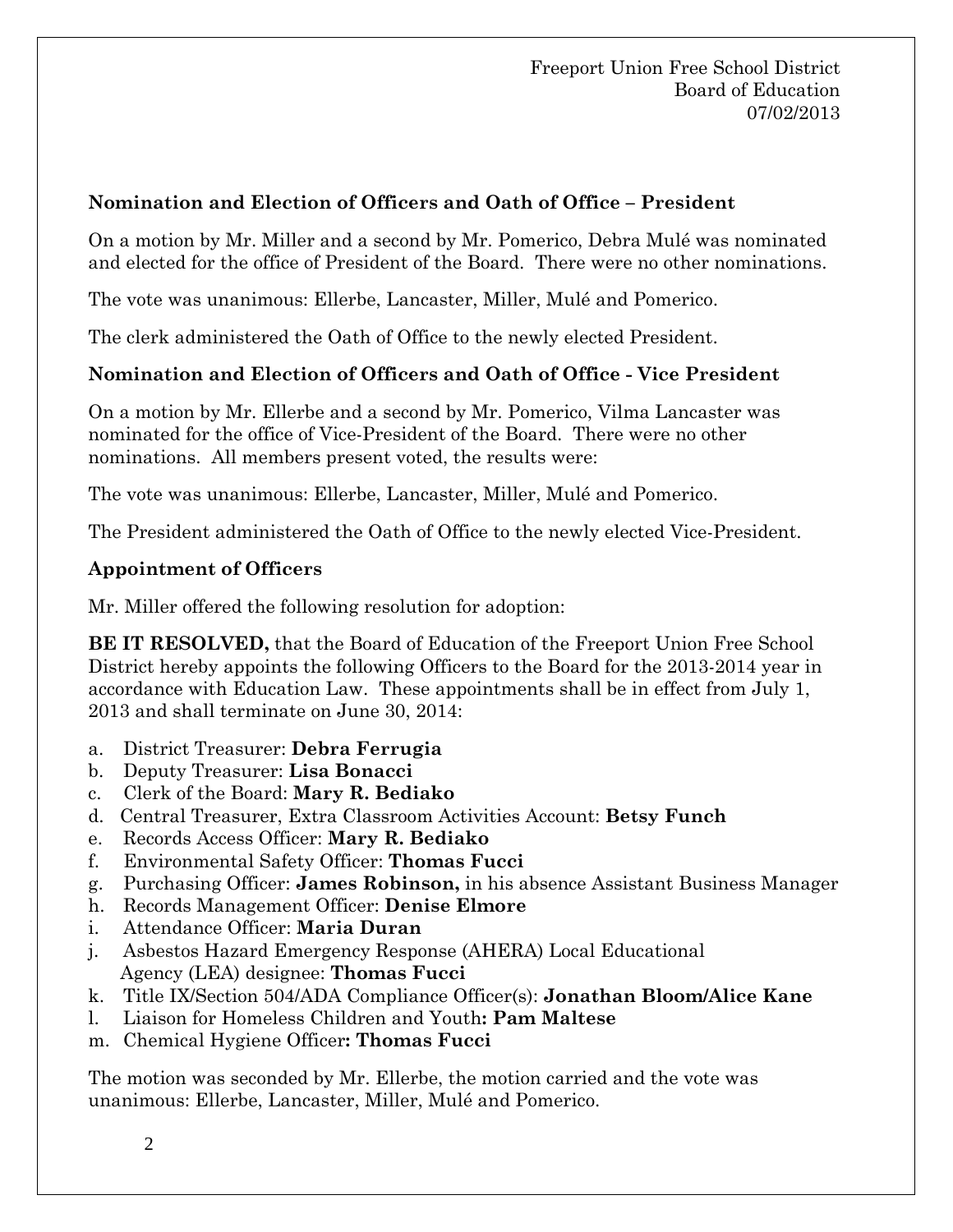Ms. Mulé, President of the Board of Education, administered the oath of office to the appointed Officers.

# **Appointment of the Auditors**

Ms. Lancaster offered the following resolutions for adoption:

## **Appointment of External Auditors**

**BE IT RESOLVED,** by the Board of Education of the Freeport Union Free School District that the official external auditors of the District for the Year 2013-2014 shall be the firm of: Coughlin Foundotos Cullen & Danowski, LLP Certified Public Accountants

**BE IT FURTHER RESOLVED,** that the President of the Board of Education or the Superintendent of the Freeport Union Free School District is hereby authorized to sign any Letter of Engagement.

## **Appointment of Internal Auditors**

**BE IT RESOLVED,** by the Board of Education of the Freeport Union Free School District that the official internal auditors of the District for the 2012-2013 school year shall be the firm of: Nawrocki Smith, LLP Certified Public Accountants

**BE IT FURTHER RESOLVED,** that the President of the Board of Education or the Superintendent of the Freeport Union Free School District is hereby authorized to sign any Letter of Engagement.

## **Appointment of Internal Claims Auditors**

**BE IT RESOLVED,** by the Board of Education of the Freeport Union Free School District that the official internal claims auditors of the District for the 2013-2014 school year shall be the firm of: Deans Archer & Company **Certified Public Accountants** 

**BE IT FURTHER RESOLVED,** that the President of the Board of Education or the Superintendent of the Freeport Union Free School District is hereby authorized to sign any Letter of Engagement.

## **Appointment of Accounting Firm**

**BE IT RESOLVED,** the Board of Education of the Freeport Union Free School District hereby appoints the following firm for the purposes of preparing the financial statements for the 2013-2014 school year: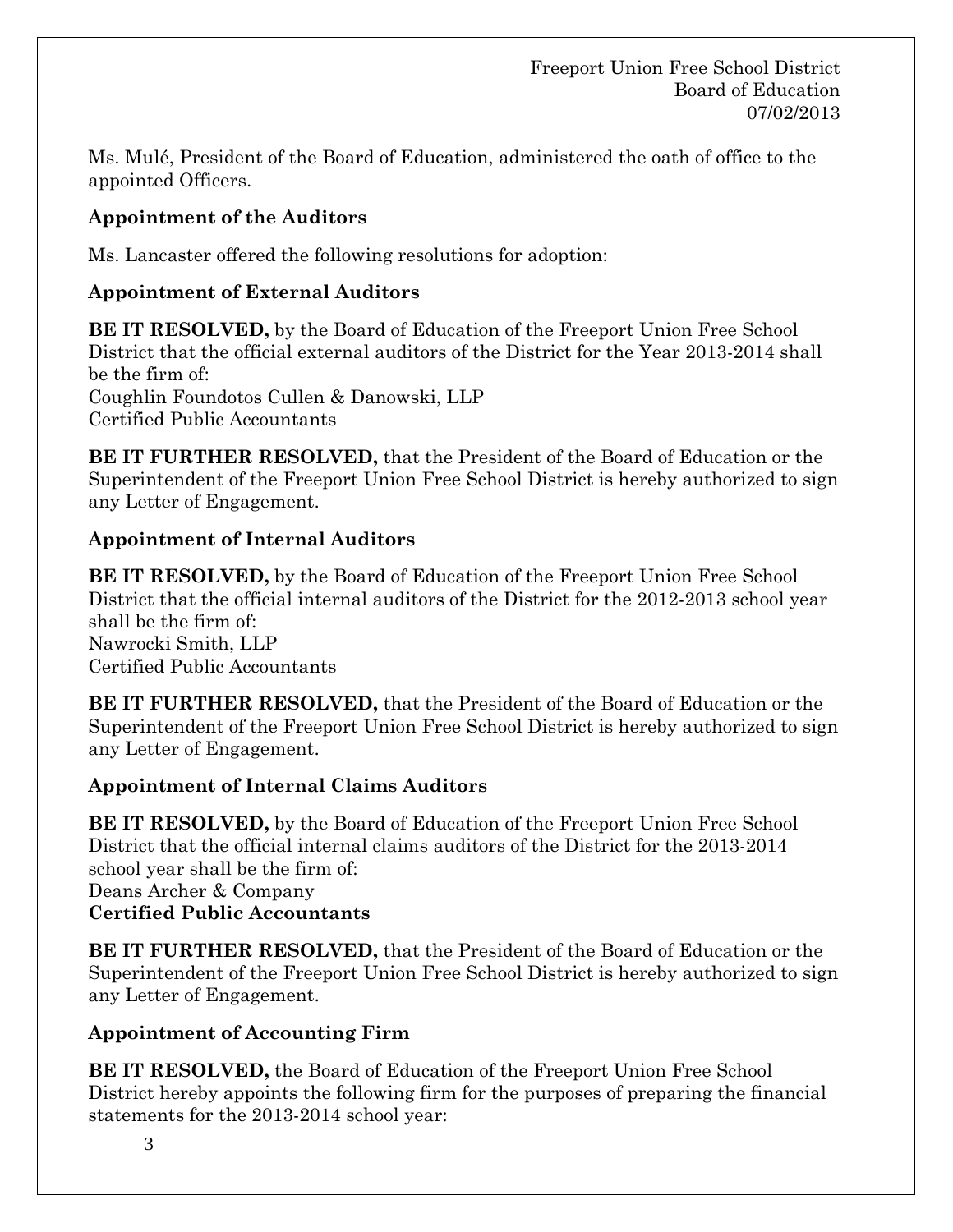D'Arcangelo & Co., L.L.P. Certified Public Accountants

**BE IT FURTHER RESOLVED**, that the President of the Board of Education or the Superintendent of the Freeport Union Free School District is hereby authorized to sign any Letter of Engagement.

The motion was seconded by Ms. Lancaster, the motion carried and the vote was unanimous: Ellerbe, Lancaster, Mulé and Pomerico.

## **Appointment of School Attorneys and Advisors to the Board**

Ms. Lancaster offered the following resolutions for adoption:

## **General and Labor Counsel**

**BE IT RESOLVED**, by the Board of Education of the Freeport Union Free School District that the firm **Ingerman Smith, LLP** is hereby appointed as general and labor counsel to the District for the 2013-2014 year and

**BE IT FURTHER RESOLVED,** that the President of the Board of Education or the Superintendent of the Freeport Union Free School District is hereby authorized to sign any Letter of Engagement.

## **Bond Counsel**

**FURTHER RESOLVED,** that the firm of **Hawkins, Delafield, and Wood,** shall be appointed as bond counsel to the District for the period July 1, 2013 to June 30, 2014; and

**BE IT FURTHER RESOLVED,** that the President of the Board of Education or the Superintendent of the Freeport Union Free School District is hereby authorized to sign any Letter of Engagement.

## **Financial Advisors**

**FURTHER RESOLVED,** that **New York Municipal Advisors Corporation** be appointed at the financial advisors to the District for the period July 1, 2013 to June 30, 2014; and

**BE IT FURTHER RESOLVED,** that the President of the Board of Education or the Superintendent of the Freeport Union Free School District is hereby authorized to sign any Letter of Engagement.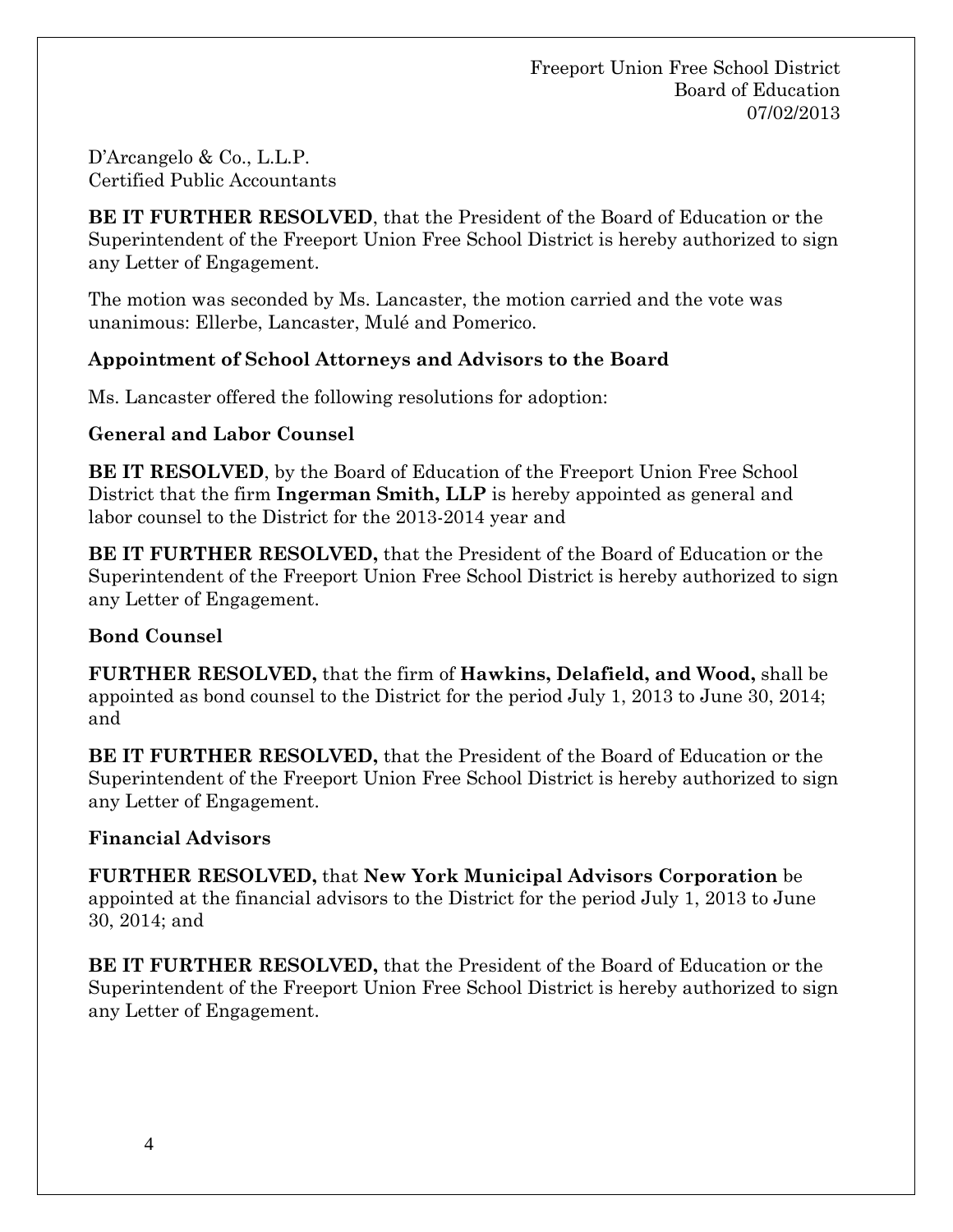# **Architects**

**BE IT RESOLVED**, that the Board of Education of the Freeport Union Free School District hereby appoints the firm of **BJLJ Engineers and Architects, P.C.,** for the purpose of providing architectural and engineering services for the 2013-2014 year.

**BE IT FURTHER RESOLVED,** that the President of the Board of Education or the Superintendent of the Freeport Union Free School District is hereby authorized to sign any Letter of Engagement.

The motion was seconded by Mr. Pomerico, the motion carried and the vote was unanimous: Ellerbe, Lancaster, Mulé and Pomerico.

# **Appointment of the Committees on Special Education**

Mr. Pomerico offered the following resolution for adoption:

**BE IT RESOLVED,** by the Board of Education of the Freeport Union Free School District that the amended appointments to the Committees on Special Education shall be in accordance to Education Law and shall be effective for the year 2013-2014;

1. **Central CSE Committee**: - Chairperson/Administrator – Alice Kane, Glenn Stewart; School Building Psychologist, Parent Representatives – Dianne Clark, Yvette Gaynor, Katherine Brophy, Donna Rafael, Kathleen Santamaria, Doree Seiver, Angelica Crespo, Physician - Dr. Denise Robinson or alternate appointed by the Board; All special education teachers on staff, and the child's teacher.

2. **CSE Subcommittee / Columbus** - Administrator –Anne Marie Hudley-Simmons; Chairperson/Psychologist – Jennifer Lopez Castaldo; All special education teachers on staff; Nurse/ Teacher – Linda Wittick; and all parent representatives appointed for the Central CSE Committee.

## 3. **CSE Subcommittee / Archer** - Administrator - Paula Lein;

Chairperson/Psychologist - Lissette Santiago; All special education teachers on staff; Nurse/ Teacher –Mary Ann Seitz; the child's teacher, and all parent representatives appointed for the Central CSE Committee.

4. **CSE Subcommittee / Bayview** – Administrator - Odette Wills;

Chairperson/Psychologist – Maria Vasquez-Wright; All special education teachers on staff; the child's teacher, Nurse/ Teacher – Lisa Rabinowitz; and all parent representatives appointed for the Central CSE Committee.

# 5. **CSE Subcommittee /Giblyn** - Administrator – Amanda Muldowney;

Chairperson/Psychologist - Matthew Sether; All special education teachers on staff; the child's teacher, Nurse/ Teacher – Agnes Burgess; and all parent representatives appointed for the Central CSE Committee.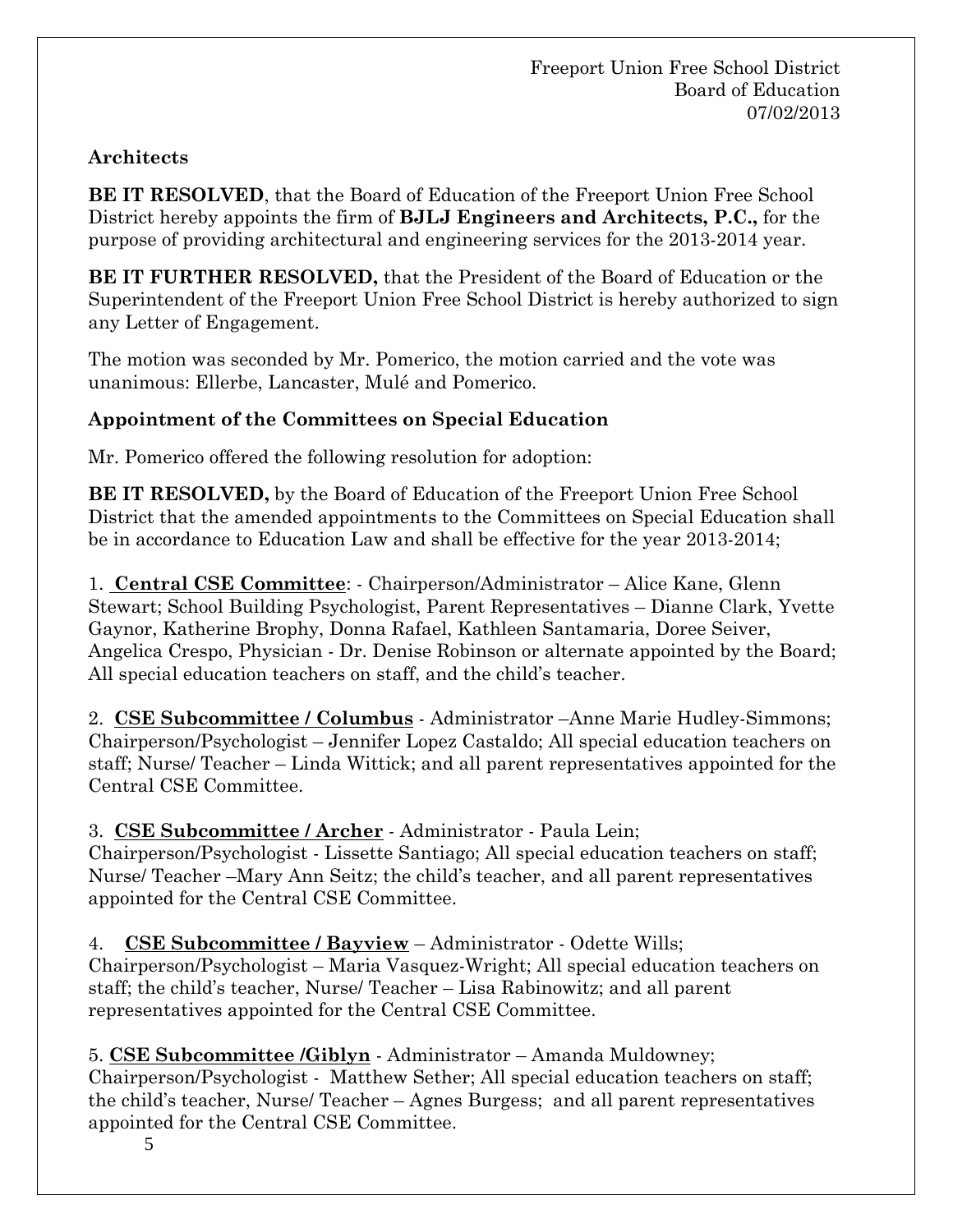6. **CSE Subcommittee / New Visions** - Administrator – Reneé Crump-Dedmon; Chairperson/Psychologist – Ilona Fiola; All special education teachers on staff; the child's teacher, Nurse/ Teacher – Antonia Pincus; and all parent representatives appointed for the Central CSE Committee.

## 7. **CSE Subcommittee / Atkinson**- Administrator – Consuelo Velez;

Chairperson/Psychologist – Dolores Lloves-Cid/Michael McGinn, All special education teachers on staff; Nurse/ Teacher – Mindy Wellen; the child's teacher, and all parent representatives appointed for the Central CSE Committee.

8. **CSE Subcommittee / Dodd** - Administrator – Johane Ligonde; Chairpersons/ Psychologists – Magaly Raiehle/ Michael McGinn, All special education teachers on staff; the child's teacher, Nurse/ Teacher - Peggy Sameroff; and all parent representatives appointed for the Central CSE Committee.

9. **CSE Subcommittee / FHS** - Administrator – Linda Carter; Chairpersons/Psychologists - Glenn Clark, Esperanza Yepes, Elizabeth D'Aiello; All special education teachers on staff; the child's teacher, Nurses/ Teachers - Sarah Molese, Lorie Regan, Lorraine Quintanilla; and all parent representatives appointed for the Central CSE Committee.

10. **CSE Committee** / **Out of District Students**; Administrator – Alice Kane, Glenn Stewart, Chairperson Stephanie Metzger, Special Education teachers, General Education teachers and all parent representatives appointed for the Central CSE Committee.

11. **Committee on Preschool Special Education** - Administrator – TBD, Chairpersons, Alice Kane, Glenn Stewart, Jennifer Lopez Castaldo; Parent Representatives - all parent representatives appointed for the Central CSE Committee, Evaluators/Teachers on staff at State Education Department approved preschool special education programs, evaluation sites, and County approved itinerant service providers; Professionals from Agencies serving child - birth to two years - all professionals on staff; Professional appointed by the County - Antonia Della Veccia Monson or alternate County designee; and the surrogate parent will be named at a later date.

**BE IT FURTHER RESOLVED**, that the District Clerk shall canvass the list of impartial hearing officers who have expressed a willingness to conduct hearings in Nassau County in order to assess whether such hearing officers are willing to serve as hearing officers in connection with Freeport matters and to ascertain whether there is any conflict of interest or appearance of impropriety which would preclude a hearing officer from hearing a Freeport matter.

The motion was seconded by Mr. Ellerbe, the motion carried and the vote was unanimous: Ellerbe, Lancaster, Miller, Mulé and Pomerico.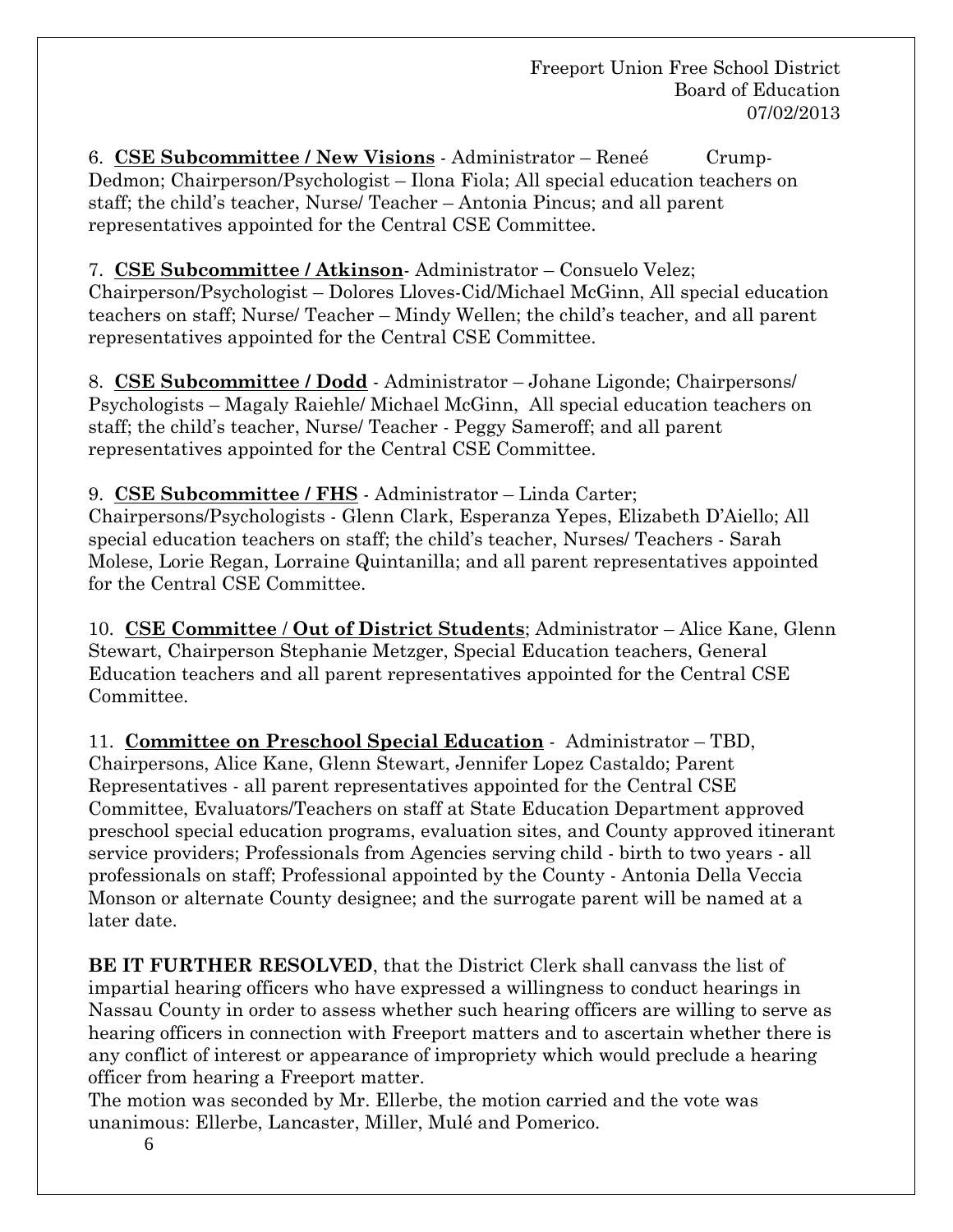## **Appointment of the School Physicians**

Mr. Ellerbe offered the following resolution for adoption:

**BE IT RESOLVED,** by the Board of Education of the Freeport Union Free School District that the following physicians shall be appointed as school physicians for the 2013-2014 year:

Dr. Denise Robinson; Dr. David Klein: Dr. Suanne Kowal-Connelly

The motion was seconded by Ms. Lancaster, the motion carried and the vote was unanimous: Ellerbe, Lancaster, Miller, Mulé and Pomerico.

## **Appointments to the Scholarship and Honors Board**

Ms. Lancaster offered the following resolution for adoption:

**BE IT RESOLVED**, that the Board of Education of the Freeport Union Free School District hereby appoints the following members to the Scholarship and Honors Board for the three year term beginning July 1, 2013 and ending June 30, 2016: **Mr. Jorge Heras, Jr.** and **Ms. Valerie Montes**

The motion was seconded by Mr. Ellerbe, the motion carried and the vote was unanimous: Ellerbe, Lancaster, Miller, Mulé and Pomerico.

## **Designation of Banks as Depositories**

Mr. Pomerico offered the following resolution for adoption:

**BE IT RESOLVED,** by the Board of Education of the Freeport Union Free School District that JP Morgan Chase Bank, Citibank, Bank of America, HSBC Bank, Capital One Bank, T.D. Bank, Municipal Investors Service Corporation (MBAI) Flushing Bank and NYLAF (Cadre Securities, Inc.) shall be designated as the depositories of the District for 2013-2014.

The motion was seconded by Mr. Ellerbe, the motion carried and the vote was unanimous: Ellerbe, Lancaster, Miller, Mulé and Pomerico.

## **Appointment of the Official Papers**

Mr. Pomerico offered the following resolution for adoption:

**BE IT RESOLVED,** by the Board of Education of the Freeport Union Free School District that The Freeport/Baldwin Leader, and the Long Island Graphic, two papers with local distribution, shall be designated as the official papers for the purpose of placing legal advertisements; and

**THAT** Newsday shall be designated as the official alternate paper for the purpose of placing legal advertisements on an emergency and need basis.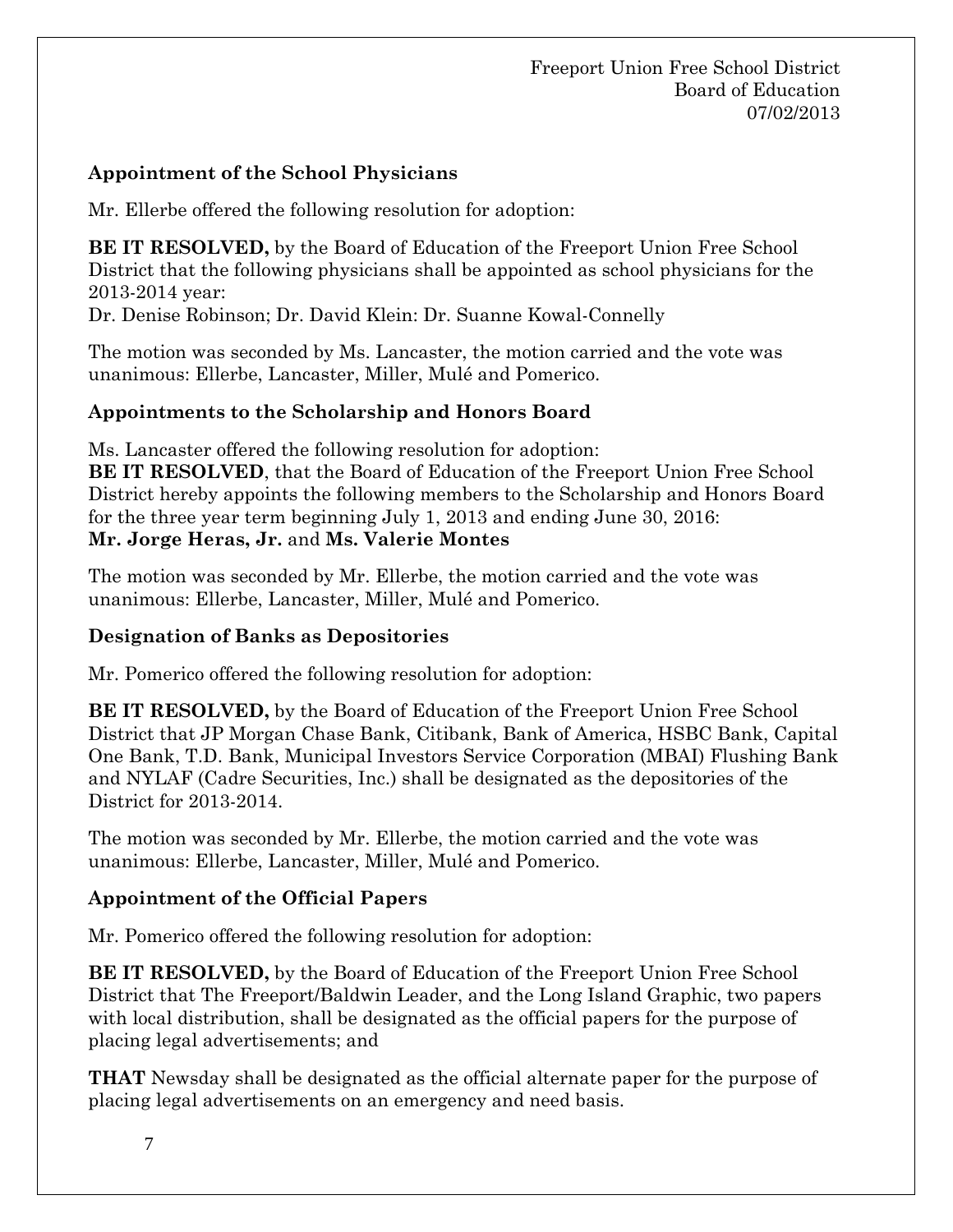The motion was seconded by Ms. Lancaster and the motion carried unanimously: Ellerbe, Lancaster, Miller, Mulé and Pomerico.

## **Authorization of Petty Cash Accounts**

Ms. Lancaster offered the following resolution for adoption:

**BE IT RESOLVED,** by the Board of Education of the Freeport Union Free School District that petty cash accounts be established for the 2013-2014 year. These accounts shall be established as follows:

- 1. District Clerk, District Clerks Office in the amount of \$100;
- 2. Senior Account Clerk, Business Office in the amount of \$100;
- 3. Senior Account Clerk, Business Office in the amount of \$100;
- 4. High School Principal in the amount of \$100;
- 5. Junior High School Principal in the amount of \$100;
- 6. Atkinson School Principal in the amount of \$100;
- 7. Archer Street School Principal in the amount of \$100;
- 8. Leo F. Giblyn School Principal in the amount of \$100;
- 9. Bayview Avenue School Principal in the amount of \$100;
- 10. New Visions School Principal in the amount of \$100;
- 11. Columbus Avenue School Principal in the amount of \$100; and
- 12. Cafeteria in the amount of \$100.

The motion was seconded by Mr. Miller, and unanimously carried: Ellerbe, Lancaster, Miller, Mulé and Pomerico.

### **Authorization to Make Budget Transfers**

Mr. Miller offered the following resolution for adoption:

**BE IT RESOLVED,** by the Board of Education of the Freeport Union Free School District that the Superintendent of Schools and his designee is hereby authorized to make budget transfers in accordance with the regulations as set forth by the Commissioner of Education and in accordance with the policy on budget transfers as set forth by the Board.

The motion was seconded by Mr. Ellerbe and unanimously carried: Ellerbe, Lancaster, Miller, Mulé and Pomerico.

### **Authorization to Open Bids**

Mr. Ellerbe offered the following resolution for adoption:

**BE IT RESOLVED,** by the Board that the following employees be authorized to receive and open bid proposals for the 2013-2014 year: Superintendent of Schools Assistant Superintendents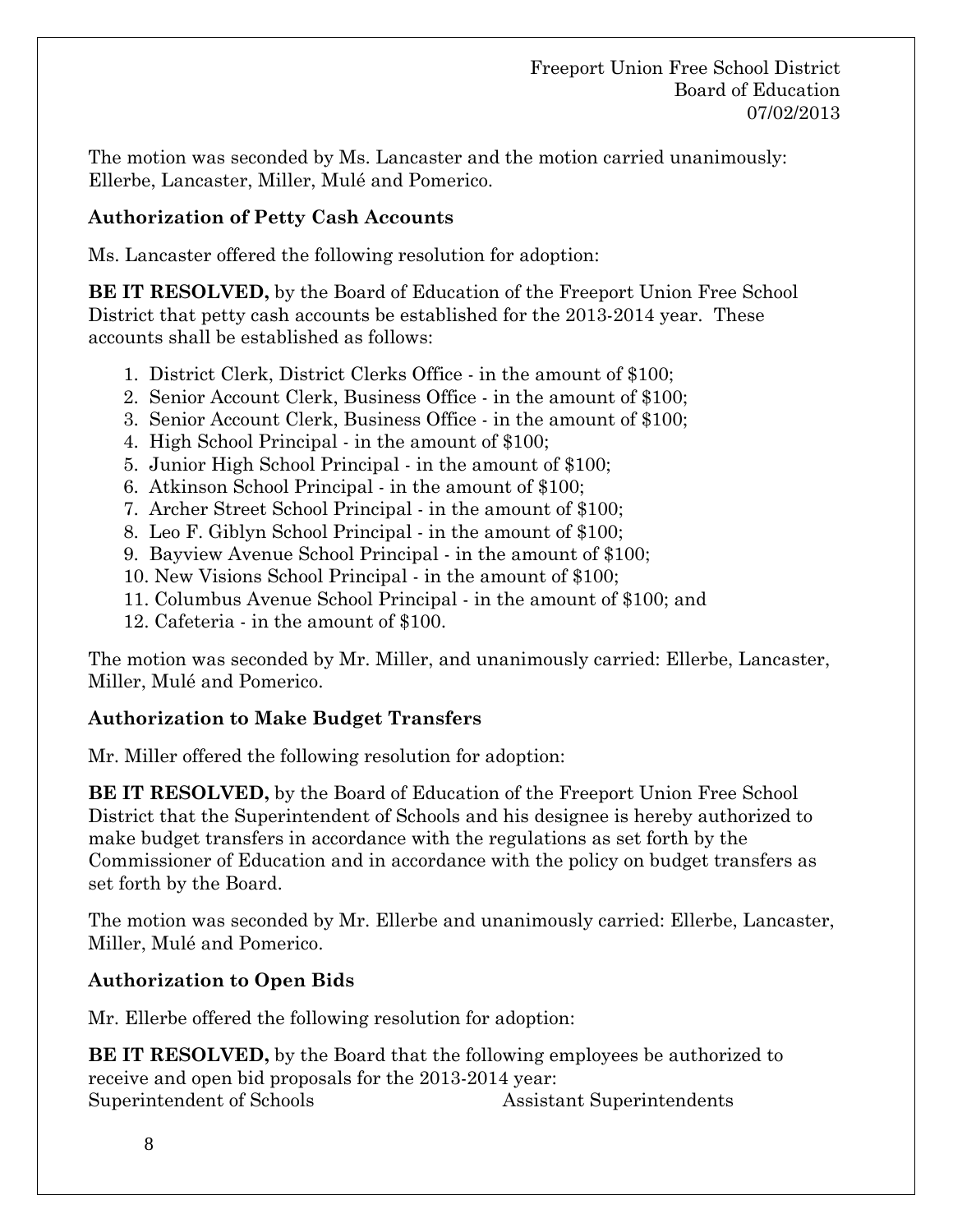Executive Directors Purchasing Official Clerk of the Board Director of Facilities Assistant Business Administrator Directors and Coordinators Transportation Supervisor

**FURTHER RESOLVED**, that any three shall be present at all bid openings in accordance with Board Policy.

The motion was seconded by Mr. Pomerico and unanimously carried: Ellerbe, Lancaster, Miller, Mulé and Pomerico.

#### **Establishment of District Rates**

Mr. Pomerico offered the following resolution for adoption:

**BE IT RESOLVED,** that the Board hereby establishes the following schedule of rates:

| А.        | Use of Facilities (Buildings) and Fields shall be in        |  |  |  |
|-----------|-------------------------------------------------------------|--|--|--|
|           | accordance with the regulations here attached and fee       |  |  |  |
|           | schedule shall be as follows:                               |  |  |  |
|           | Auditorium: \$100 per hour                                  |  |  |  |
|           | Cafeteria: \$35 per day                                     |  |  |  |
|           | Classroom: \$10 per day                                     |  |  |  |
|           | Gymnasium: \$35 per day                                     |  |  |  |
|           | Custodial (Holidays & Weekends): \$45 per hour              |  |  |  |
|           | Security: \$30 per hour                                     |  |  |  |
|           | Audio Visual: \$45 per hour/Audio Visual Technician: \$10   |  |  |  |
|           | per hour                                                    |  |  |  |
|           | Field Permit (July-August 8 weeks): \$300 (no charge for in |  |  |  |
|           | district non-profit groups)                                 |  |  |  |
| <b>B.</b> | Authorized Reimbursable Travel Mileage Allowance shall      |  |  |  |
|           | be set the IRS rate.                                        |  |  |  |
| $C$ .     | <b>Daily Meal Allowance</b> for Conferences shall be set at |  |  |  |
|           | \$45.00 per day.                                            |  |  |  |
| D.        | School Breakfast and Lunch Prices shall be as follows:      |  |  |  |
|           | Pre-Kindergarten; Breakfast - \$1.25; Lunch - \$1.25        |  |  |  |
|           | Elementary (K-6); Breakfast - \$1.25; Lunch - \$2.00        |  |  |  |
|           | Middle School (7-8); Breakfast - \$1.25; Lunch - \$2.25     |  |  |  |
|           | High School (9-12); Breakfast - \$1.50; Lunch - \$2.25      |  |  |  |
|           | Milk & Chocolate Milk - \$0.40                              |  |  |  |
| Ε.        | Substitute Teacher, Teacher Assistant, Clerical Rates and   |  |  |  |
|           | Student Worker Rate shall be as follows:                    |  |  |  |
|           | Daily Substitute Teacher rate - \$100                       |  |  |  |
|           | Permanent Substitute Teacher rate - \$125                   |  |  |  |
|           | Substitute Teacher Assistant rate - \$10.00 per hour        |  |  |  |
|           |                                                             |  |  |  |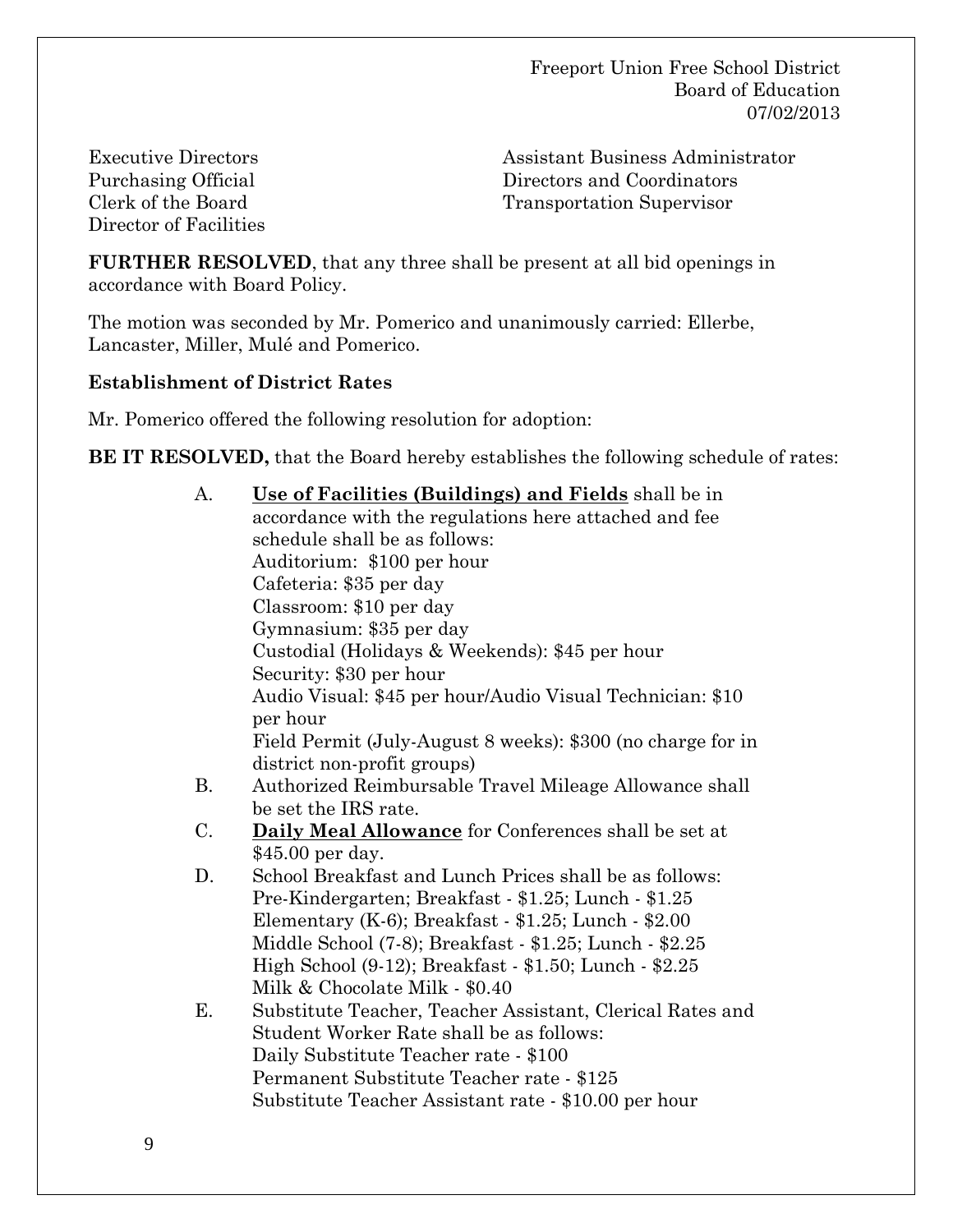Substitute Clerical rate - \$10.00 per hour Student Worker rate - \$8.25 per hour F. District Rates for Poll Workers Head of Polls - \$10.00 per hour Poll Workers - \$8.50 per hour

The motion was seconded by Mr. Ellerbe and the motion was unanimously carried: Ellerbe, Lancaster, Miller, Mulé and Pomerico.

## **Designation of Authorized Signatures on Checks**

Ms. Lancaster offered the following resolution for adoption:

**BE IT RESOLVED,** that the Treasurer be authorized to sign checks on behalf of the District for the period to begin July 1, 2013 and end June 30, 2014; and **FURTHER RESOLVED,** that in the absence of the Treasurer, the Deputy Treasurer shall be authorized to sign checks on behalf of the District for the period to begin July 1, 2013 and end June 30, 2014

The motion was seconded by Mr. Miller and the motion was unanimously carried: Ellerbe, Lancaster, Miller, Mulé and Pomerico.

## **Certification of Payrolls**

Mr. Miller offered the following resolution for adoption:

**BE IT RESOLVED,** by the Board of Education of the Freeport Union Free School District that the Superintendent of Schools or his designee shall be designated as the authorized person to certify the payrolls of the District from July 1, 2013 to June 30, 2014.

The motion was seconded by Ms. Lancaster and unanimously carried: Ellerbe, Lancaster, Miller, Mulé and Pomerico.

### **Authorization to Approve Conferences**

Mr. Ellerbe offered the following resolution for adoption:

**BE IT RESOLVED,** by the Board of Education of the Freeport Union Free School District that the Superintendent of Schools and his or her designee shall be designated as the authorized persons to approve employee requests to attend conferences for the school year 2013-2014.

The motion was seconded by Mr. Pomerico and unanimously carried: Ellerbe, Lancaster, Miller, Mulé and Pomerico.

## **Bonding of Employees**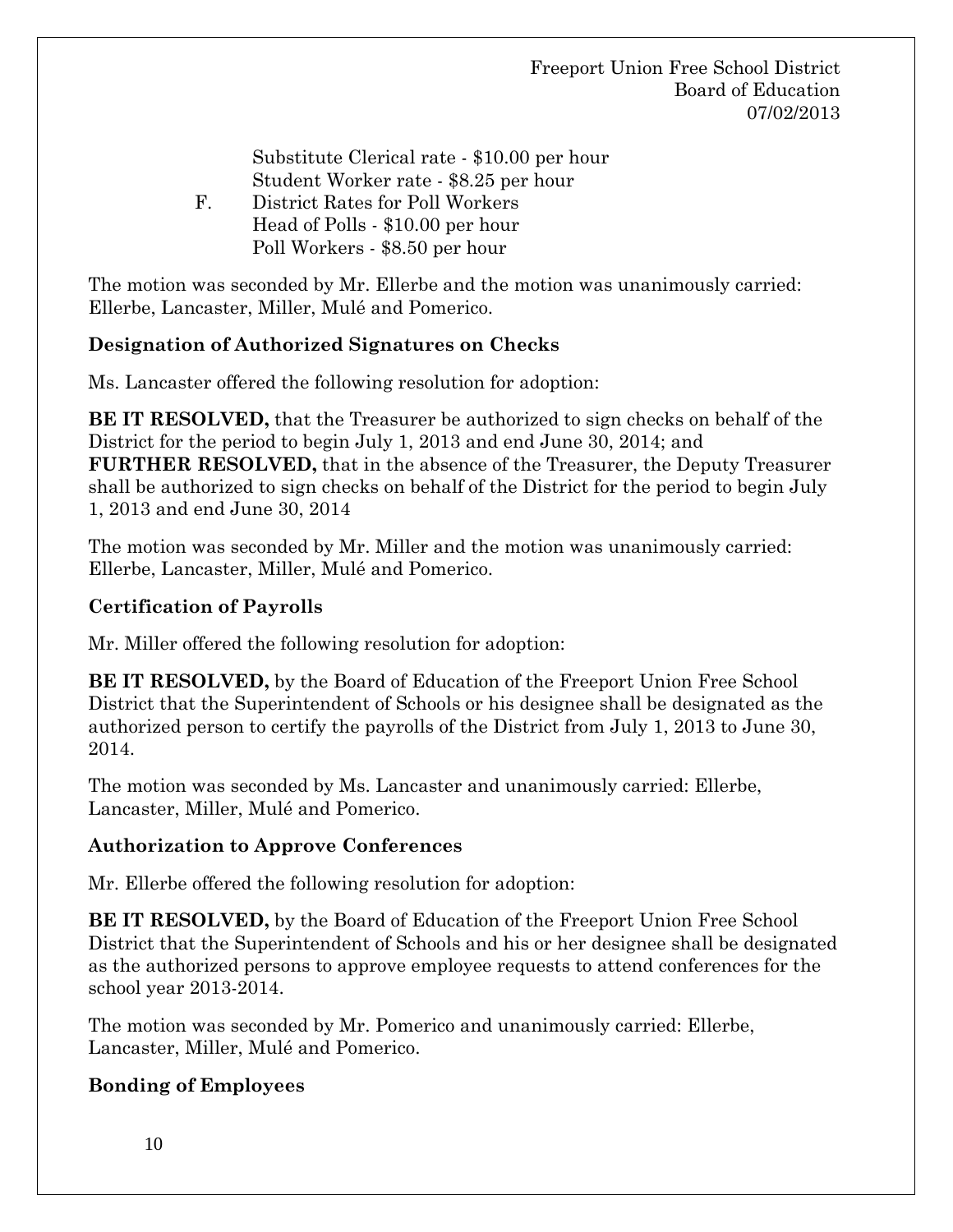Mr. Pomerico offered the following resolution for adoption:

**BE IT RESOLVED,** by the Board of Education of the Freeport Union Free School District in accordance with the Laws of the State of New York, that all the employees and officers of the Board shall be bonded and included within the blanket public employee dishonesty insurance policy purchased by the Freeport Union Free School District. The insurance policy covers all employees including the Superintendent, Assistant Superintendent for Business, Treasurer, Deputy Treasurer, Purchasing Agent, Payroll Clerk, Accounts Payable Clerk, Assistant Business Administrator, Central Treasurer for Extra Classroom Activity Fund, Internal Auditor and Internal Claims Auditor.

The motion was seconded by Ms. Lancaster and unanimously carried: Ellerbe, Lancaster, Miller, Mulé and Pomerico.

#### **Acceptance of State and Federal Funds**

Ms. Lancaster offered the following resolutions for adoption:

**BE IT RESOLVED,** by the Board of Education of the Freeport Union Free School District that the Board accepts, as a necessary preliminary, any and all State and Federal funds that are to be used for the improvement of the Educational System of the Freeport Public Schools.

**BE IT ALSO RESOLVED,** that the Board of Education of the Freeport Union Free School District hereby authorizes the Superintendent of Schools to apply for and accept all grants from governmental and private organizations.

The motions were seconded by Mr. Miller and unanimously carried: Ellerbe, Lancaster, Miller, Mulé and Pomerico.

#### **Indemnification of School Board Members and Employees**

Mr. Miller offered the following resolution for adoption:

**WHEREAS**, Section 18 of the Public Officers Law of the State of New York authorizes municipal corporations, including boards of education, to adopt supplemental defense and indemnification provisions to those contained in the Education Law; and

**WHEREAS**, the statute authorizes boards of education to defend, indemnify and save harmless, members of boards of education and officers, agents and employees of boards of education; authorized parent volunteers; members of school-based planning and shared decision making committees; and members of the district's audit committee, in connection with any claims, awards or judgments obtained against such board members, officers, agents or employees; authorized parent volunteers; members of school-based planning and shared decision making committees; and members of the district's audit committee in any State or Federal Court, in the amount of any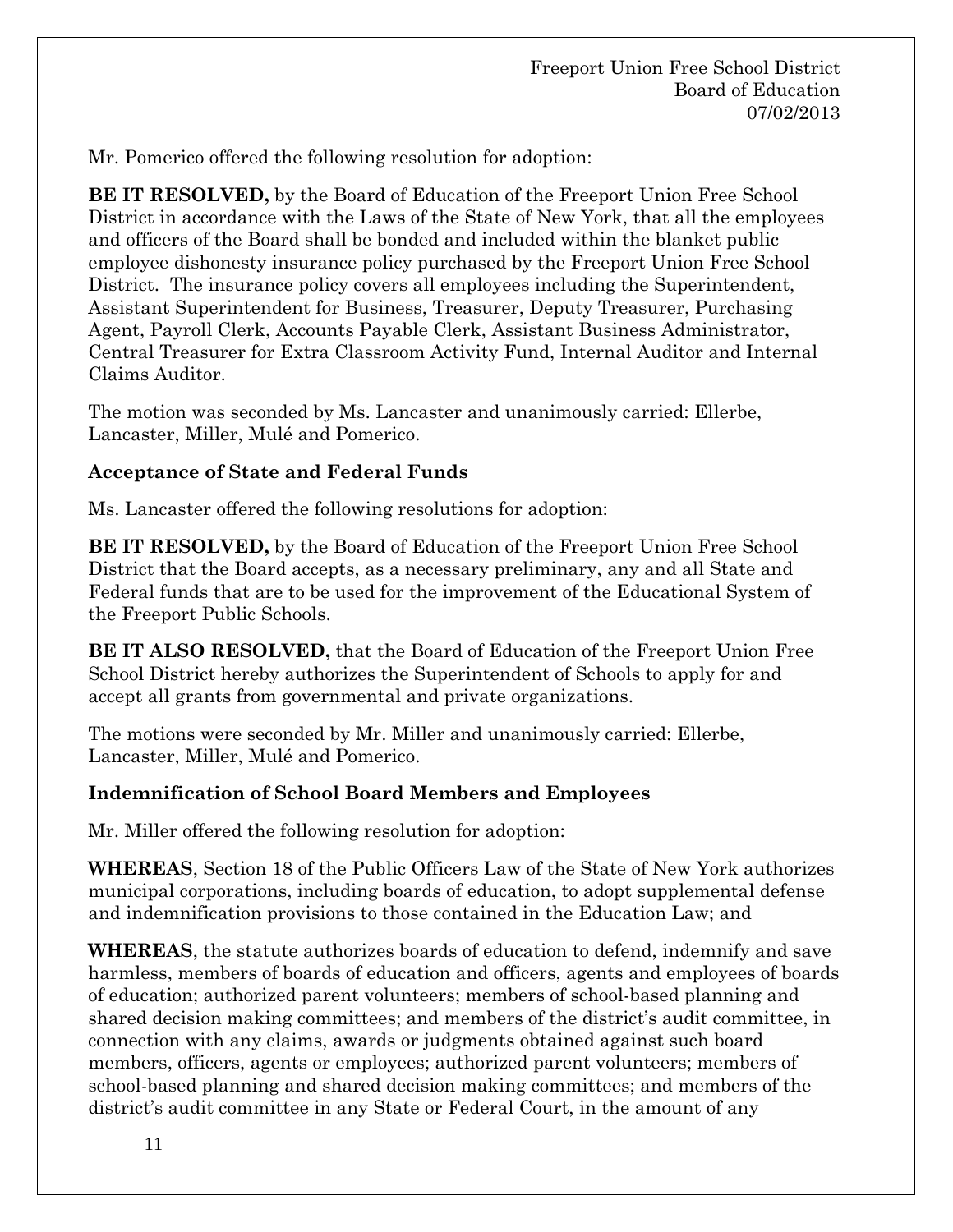judgment, award or settlement of any such claim, provide the act or omission from which such judgment, award or claim arose or occurred while the board member, officer, agent or employee or authorized parent volunteer; member of a school-based planning and shared decision making committee; or a member of the district's audit committee was acting within the scope of his or her office or employment or authorized volunteer duties;

**BE IT RESOLVED,** that the Board of Education of the Freeport Union Free School District hereby adopts the supplemental defense and indemnification provisions contained in Section 18 of the Public Officers Law for its Board members, officers, agents and employees; authorized parent volunteers, members of school-based planning and shared decision making committees; and members of the district's audit committee. This coverage shall supplement and shall be in addition to the coverage available to such individuals under other enactments, including but not limited to the Education Law of the State of New York; and

**BE IT RESOLVED**, that supplemental hereto and as an additional perquisite to public office and employment, the Board hereby further extends the right to be defended and indemnified as provided in Public Officers Law, §18 to board members, school officers, agents and employees who are requested or are called to testify as a witness or to answer questions concerning their acts or omissions within the scope of their office, agency or employment before a grand jury, the Office of the District Attorney or other law enforcement official. Nothing herein contained shall be construed to authorize or require defense or indemnification to a board members, school officer, agent or employee who has been identified as a defendant in a pending criminal prosecution or where such individual, or the school district, has reason to believe that such individual is a target in a criminal investigation or prosecution by the Office of the District Attorney or other law enforcement entity.

The motion was seconded by Mr. Ellerbe and the motion unanimously carried: Ellerbe, Lancaster, Miller, Mulé and Pomerico.

## **Authorization of Board Memberships**

Mr. Ellerbe offered the following resolution for adoption:

**BE IT RESOLVED,** by the Board of Education of the Freeport Union Free School District that the Board agrees to and does hereby authorize membership in the following organizations related to education for the 2011-2012 school year: National School Boards Association

 National School Boards Association New York State School Boards Association Nassau - Suffolk School Boards Association R. E. F. I. T. National Alliance of Black School Educators (NABSE)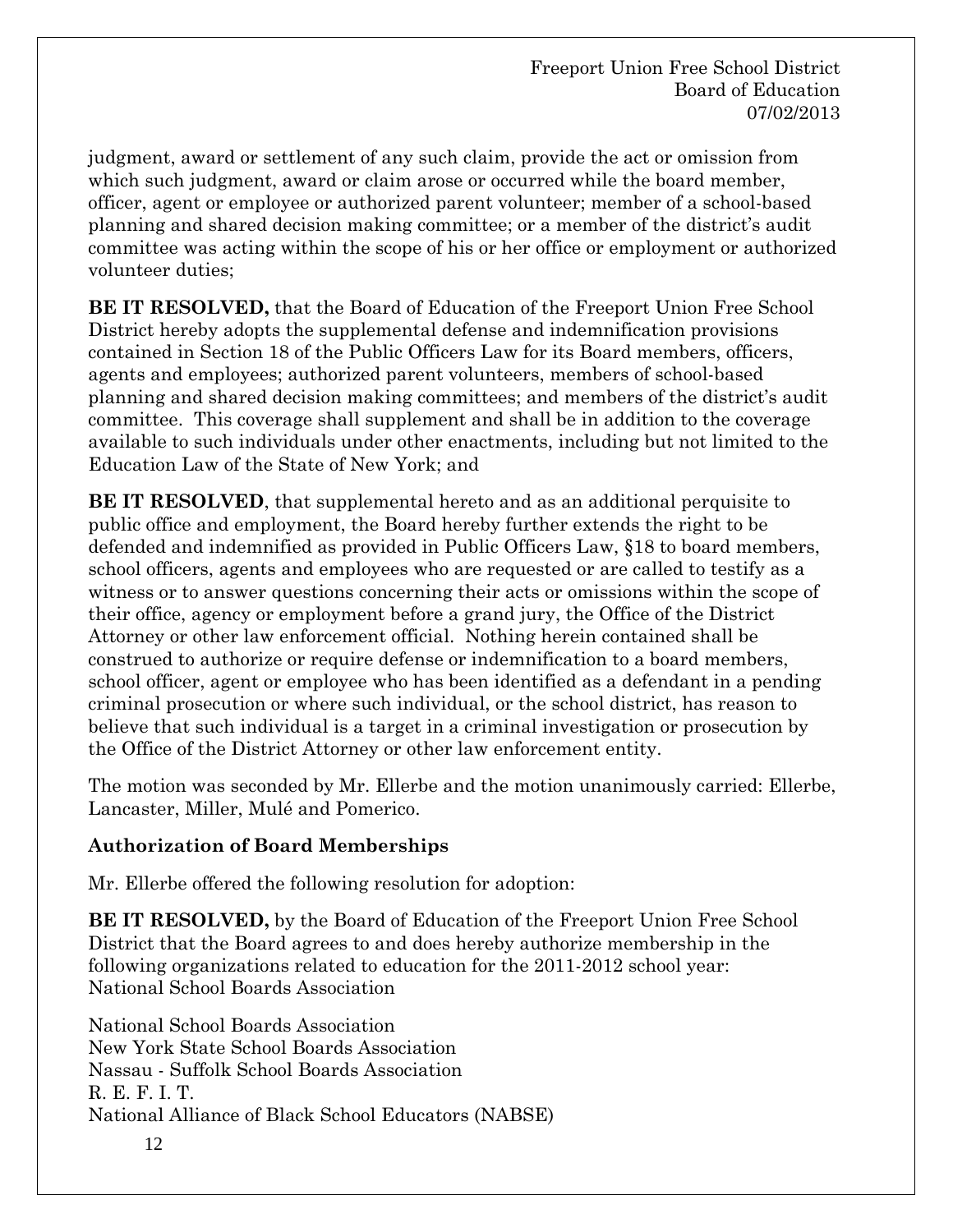Freeport Union Free School District Board of Education 07/02/2013

 New York State Magnet Schools National Caucus of Hispanic School Board Members NYS Caucus of Black School Board Members (NYSCBSBM) National Association of Latino Elected and Appointed Officials (NALEO)

The motion was seconded by Mr. Pomerico and the motion carried: Ellerbe, Lancaster, Miller, Mulé and Pomerico.

## **Authorization to Enter into Agreements**

Mr. Pomerico offered the following resolution for adoption:

**BE IT RESOLVED,** that the Superintendent of Schools is hereby authorized and directed to enter into resolution agreements resolving impartial hearings on behalf of the Board of Education when in his or her judgment the proposed resolution is in the best interest of the District.

The motion was seconded by Mr. Ellerbe, and unanimously carried: Ellerbe, Lancaster, Miller, Mulé and Pomerico.

## **Appointment of Administrators to the Teacher Center Board**

Ms. Lancaster offered the following resolution for adoption:

**BE IT RESOLVED** that the Board of Education of the Freeport Union Free School District hereby appoints Gerard W. Poole and Pamela Maltese as Administrators to the Freeport Teacher Center Board for the 2013-2014 school year.

The motion was seconded by Mr. Miller unanimously carried: Ellerbe, Lancaster, Miller, Mulé and Pomerico.

### **Appointment of the Board of Registration**

Mr. Miller offered the following resolution for adoption:

**BE IT RESOLVED,** by the Board of Education of the Freeport Union Free School District that the Board of Registration shall be appointed in accordance with Education Law, and shall serve until thirty days following the next Election; THE Board hereby appoints: Denise Elmore (Chairperson of Election); Janice Falco; Joann Cook; Ed Elmore; Joan Holland; Erika Elmore.

The motion was seconded by Mr. Ellerbe and unanimously carried: Ellerbe, Lancaster Miller, Mulé and Pomerico.

## **Resolution for Conference Attendance and Reimbursement of Expenses**

Mr. Ellerbe offered the following resolution for adoption: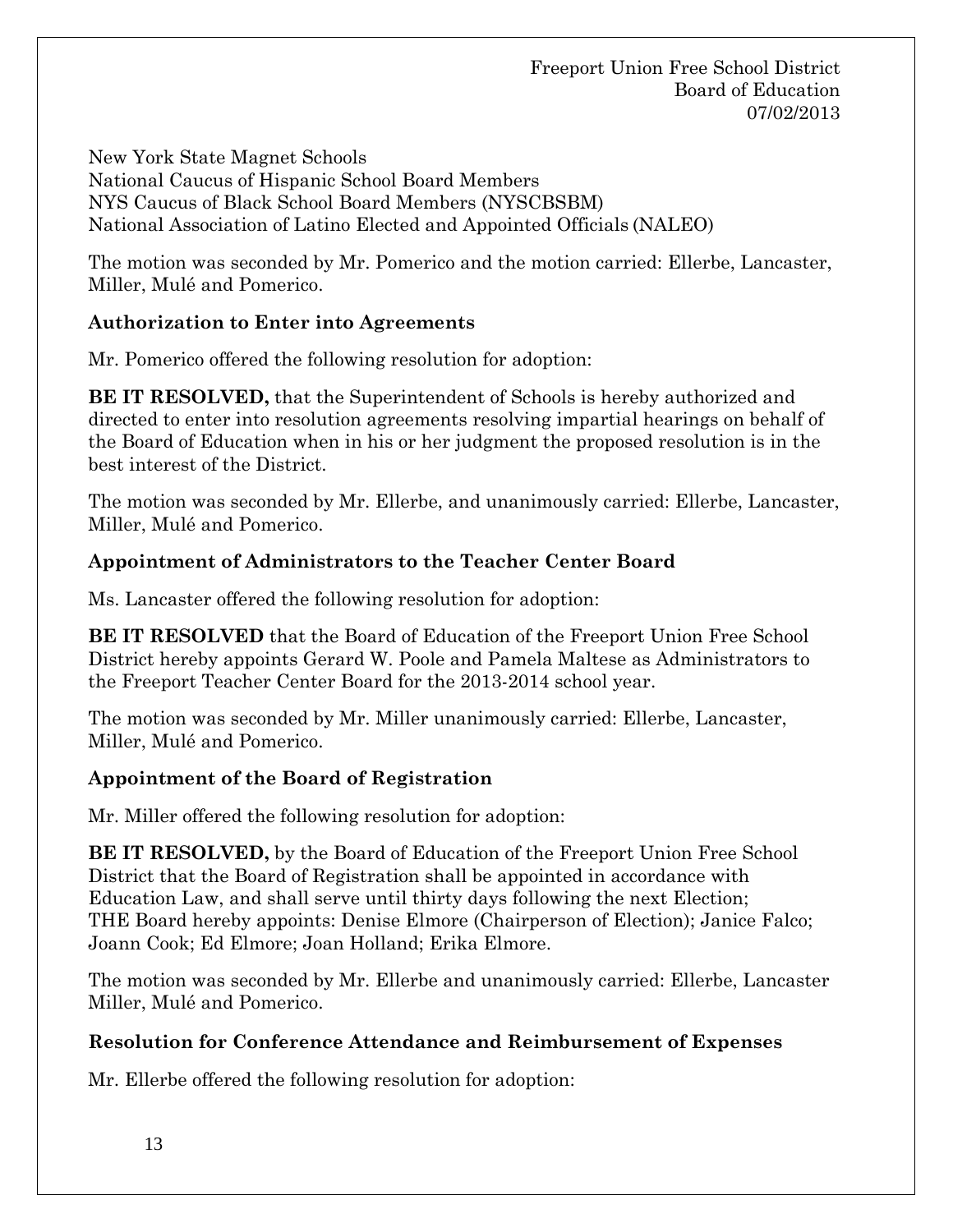**BE IT RESOLVED,** that the Board of Education of the Freeport Union Free School District herewith approves the attendance by Board of Education Members at any conferences, workshops, training sessions, educational information sessions and any other presentations by the educational organizations and institutions set forth below for the 2013-2014 school year:

 The National School Boards Association The Nassau-Suffolk School Boards Association The New York State School Boards Association New York State Education Department Reform Educational Financing Inequities Today (R. E. F. I. T.) New York State Magnet Schools Board of Cooperative Educational Services (BOCES) SCOPE National Caucus of Hispanic School Board Members NYS Caucus of Black School Board Members (NYSCBSBM) National Association of Latino Elected and Appointed Officials (NALEO)

**BE IT FURTHER RESOLVED,** that Board members who want to participate in conferences, programs, workshops and training sessions sponsored by any other educational organizations or institutions should obtain prior approval from the Board.

**BE IT FURTHER RESOLVED,** and in keeping with our Mission and Vision Statements, the Board of Education is committed to the education of the children of Freeport and to that end, wishes to participate in any and all programs which will help our Board enhance, enrich and improve our students and help them become lifelong learners.

The Board has determined that attendance of Board Members at conferences, workshops, training sessions, educational information sessions and any other presentations by educational organizations and institutions is in the best interest of the District and therefore has determined to reimburse attending Board Members for all reasonable and appropriate expenses, which may be prepaid by the District if appropriate, including meal, transportation, and lodging costs and registration fees.

The motion was seconded by Mr. Pomerico and the motion carried unanimously: Ellerbe, Lancaster, Miller, Mulé and Pomerico.

### **Computer Equipment, Cellular Phones, Credit Cards, Meals And Refreshments**

Mr. Pomerico offered the following resolutions for adoption:

## **Computer Equipment**

**BE IT RESOLVED,** that the Board of Education of the Freeport Union Free School District hereby authorize the district to provide computer equipment for home use by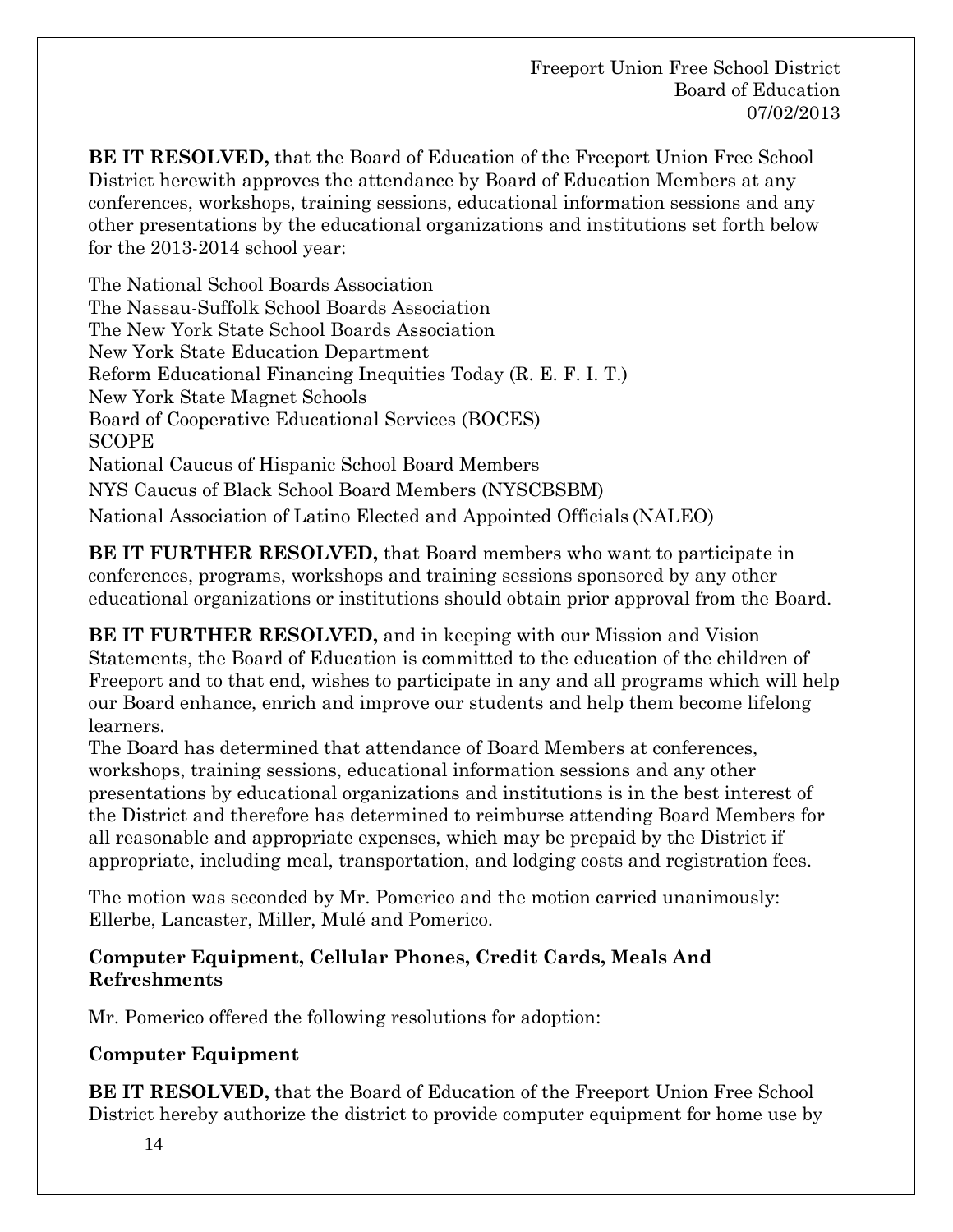school board members, the Superintendent, the Deputy Superintendent, the Assistant Superintendents, and the Executive Director of Operations, where the computers remain the property of the district; where the computers are returned to the district at the expiration of the board member's term or retirement/resignation of the Superintendent, the Deputy Superintendent, the Assistant Superintendents, or the Executive Director of Operations.

**BE IT FURTHER RESOLVED**, that the computers are to be used to enhance communication on school district matters.

# **Cellular Phones**

**BE IT RESOLVED,** that the Board of Education hereby authorizes the Superintendent or designee to issue a school district-owned cellular phone to a district employee when required by that employee's job duties.

**BE IT RESOLVED,** that the cellular phones are provided to the employees for business purposes and are not to be used by anyone other than a school district employee. Be it further resolved that the district will assure that it does not purchase a plan with a greater allowance than is reasonably necessary; the business office shall evaluate the cellular phone plan at least once a year.

# **Credit Cards**

**BE IT RESOLVED,** that the Board of Education hereby authorizes issuance of credit cards to the Superintendent of Schools, the Deputy Superintendent of Schools/Purchasing Agent and the Assistant Superintendent for Personnel/District Clerk.

**BE IT FURTHER RESOLVED,** that the credit cards are to be used for authorized, reimbursable, school business related expenses only.

# **MEALS AND REFRESHMENTS**

**BE IT RESOLVED,** that the Board of Education recognizes that from time-to-time it may be appropriate to provide meals and/or refreshments at District meetings and/or events which are being held for an educational purpose. Examples of authorized categories of expenditures include but are not limited to refreshments for staff on Teacher Orientation Day at the beginning of each year, staff recognition meetings, refreshments for Superintendent's Conference Days, community/district meetings, assessment day, grading of tests, receptions for volunteers, and other meetings at which district business is conducted.

The motions were seconded by Mr. Ellerbe and unanimously carried: Ellerbe, Lancaster, Miller, Mulé and Pomerico.

Ms. Lancaster offered the following resolutions for adoption: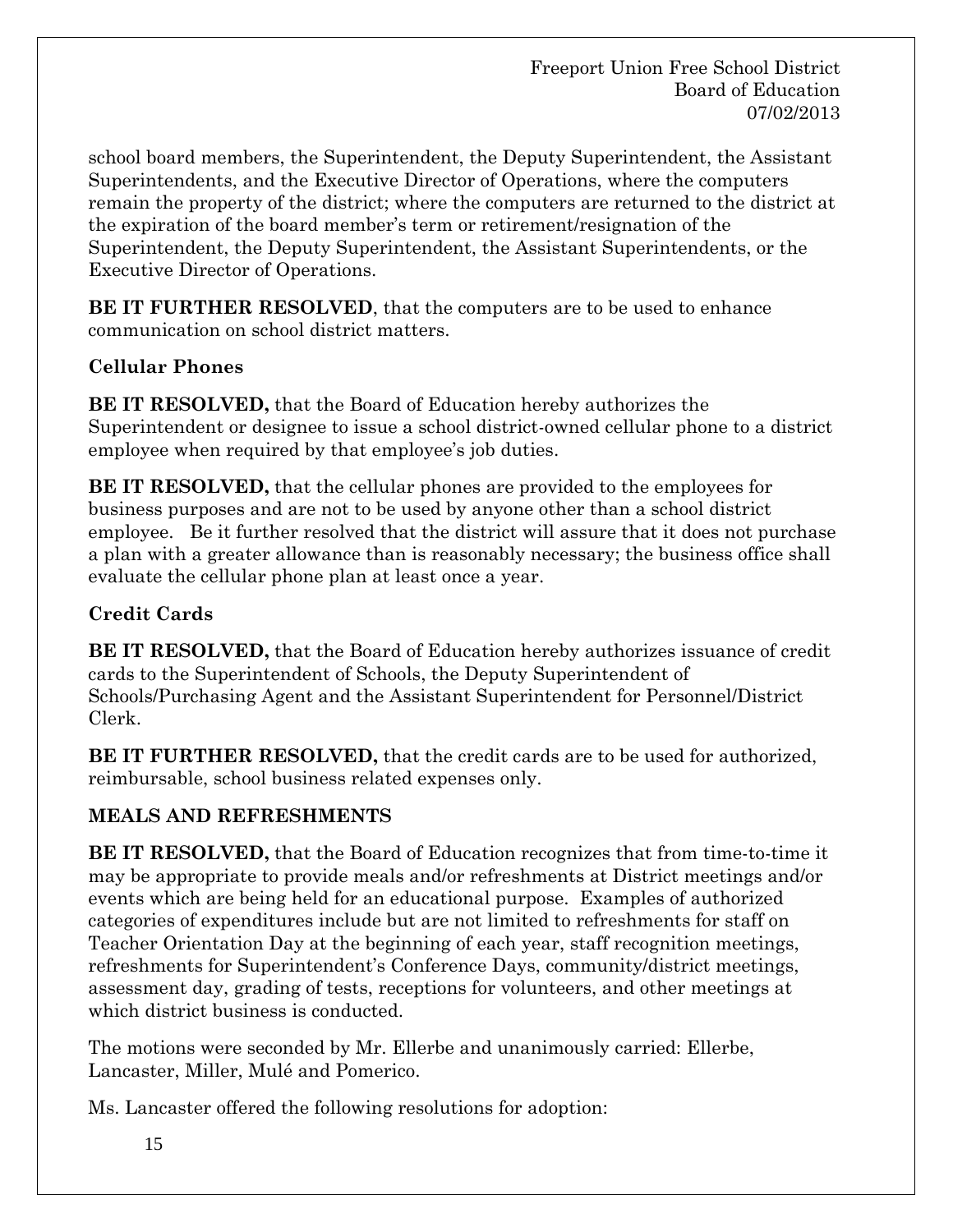#### **Appointment of Dignity Act Coordinators**

**BE IT RESOLVED**, by the Board of Education of the Freeport Union Free School District hereby appoints the following individuals as Dignity Act Coordinators in their respective schools as listed:

|               | Elizabeth Biscotti  | Archer Street School                                 |
|---------------|---------------------|------------------------------------------------------|
| Mary Gargiulo |                     | Archer Street School                                 |
|               |                     | Mariella Echegaray Ryan Atkinson Intermediate School |
| Michael Fee   |                     | Atkinson Intermediate School                         |
| Nina Sasso    |                     | Atkinson Intermediate School                         |
| Cindy Misrock |                     | Bayview Avenue School                                |
| Alma Rocha    |                     | Bayview Avenue School                                |
| Linda Wiener  |                     | Columbus Early Childhood Center                      |
|               | Loretta McGaughey   | Columbus Early Childhood Center                      |
| Liliana Lynch |                     | Columbus Early Childhood Center                      |
|               | Danielle Ballard    | Dodd Middle School                                   |
| Nancy Berg    |                     | Dodd Middle School                                   |
| Felice Niland |                     | Dodd Middle School                                   |
|               |                     | Gisselle Campbell Ham Freeport High School           |
| Maria Duran   |                     | Freeport Sr. High School                             |
|               | Rosemary Garcia     | Freeport Sr. High School                             |
| Robert Lordi  |                     | Freeport Sr. High School                             |
| Joseph Mille  |                     | Freeport Sr. High School                             |
|               | Clorinda Pawlak     | Giblyn Elementary School                             |
|               | Carmen Tarantino    | Giblyn Elementary School                             |
| Susan Deluca  |                     | New Visions Elementary School                        |
|               | Diana Octave Boxill | New Visions Elementary School                        |
|               | Michael Singleton   | District-wide                                        |

The motion was seconded by Mr. Miller and unanimously carried: Ellerbe, Lancaster, Miller, Mulé and Pomerico.

#### **Conclusion of the Reorganization Meeting**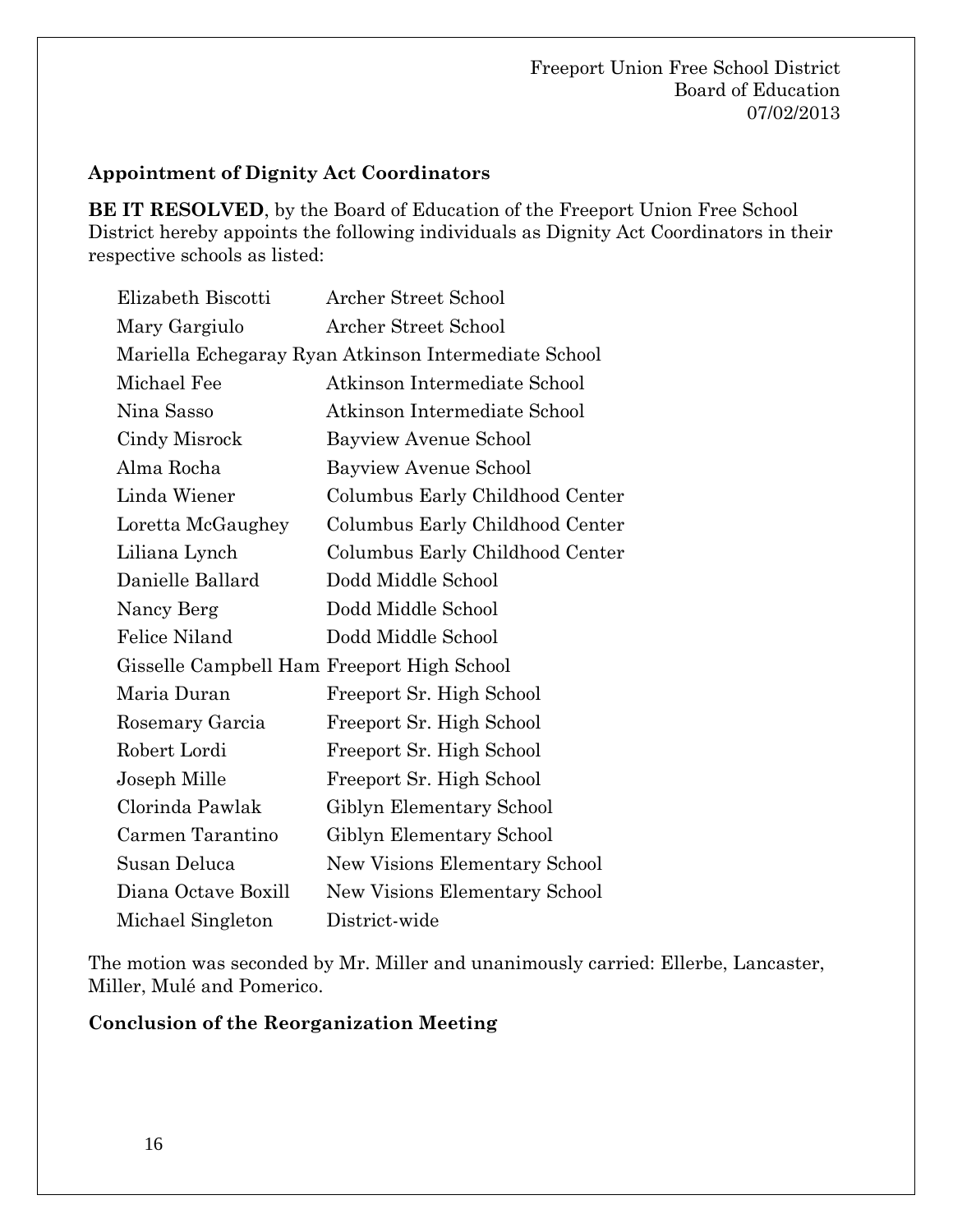## **Beginning of the Action Meeting**

### **Superintendent's Report**

The Superintendent also made the following remarks:

- Congratulations to the Class of 2013. Graduation took place at Hofstra University and it was a beautiful venue for the 120<sup>th</sup> commencement of Freeport Public Schools.
- Freeport has received a \$30,000 grant in New York State Senate funding, through the efforts of Senator Charles Fuschillo, to help defray the cost of enhancing the schools security system.
- The Superintendent was invited to participate and present at a round table to discuss innovative efficiencies, led by Ulster County Executive Mike Hein, President of the New York State County Executives Association and the head of PAYGO NY. It was very informational and Freeport was able to contribute.
- Good news for taxpayers, the shift in base proportions which shifts the burden from the business side of the tax base to the homeowners side is now a decision made by local government and for 2015 will be limited to 1%.
- The Summer Arts Academy and the other summer programs for our students have begun and are all going very well.

#### **Amendment to the Agenda**

On a motion by Mr. Pomerico and a second by Mr. Ellerbe four resolutions were added to the agenda. The motion passed unanimously, the vote was; Ellerbe, Lancaster, Miller, Mule and Pomerico.

### **Questions from the Public**

The public was given the opportunity to address the Board of Education. Each speaker was allowed to address the Board for four minutes on the other items for action. The Board and administration addressed the comments from the public.

On a consent agenda the following actions were approved on a motion by Mr. Ellerbe and a second by Mr. Pomerico:

### **Acceptance of the Minutes**

**BE IT RESOLVED,** that the Board of Education of the Freeport Union Free School District hereby accepts the minutes of the following meetings as written: June 19, 20013

### **Leave of Absence**

**BE IT RESOLVED**, that the Board of Education of the Freeport Union Free School District hereby grants a request for leave of absence as listed below: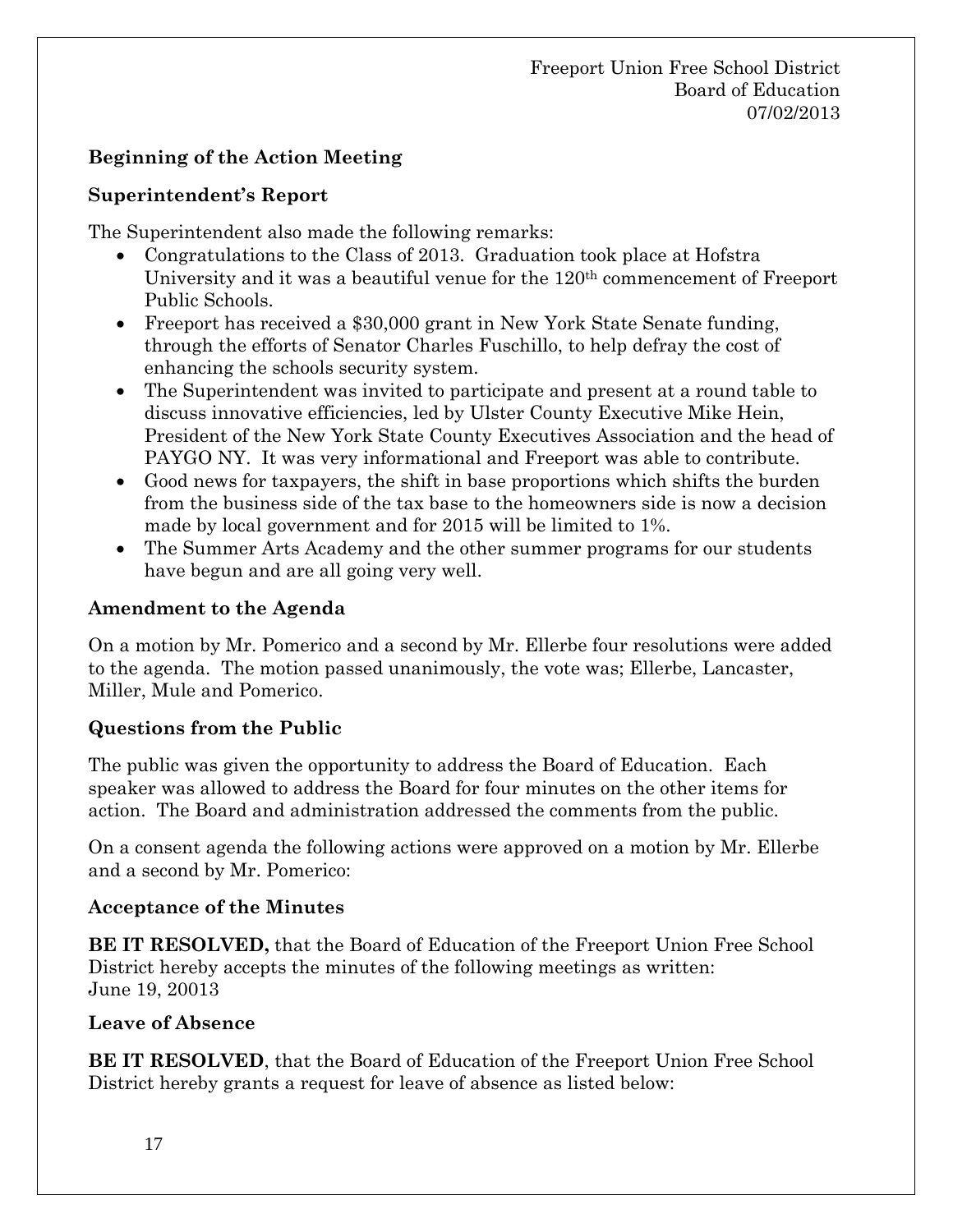Jahn Corbo, Elementary Teacher, effective May 30, 2013 through June 30, 2013, for health reasons.

# **Resignation of Staff**

**BE IT RESOLVED**, that the Board of Education of the Freeport Union Free School District hereby accepts the letter(s) of resignation from the following staff members as listed below:

**Juan Lopez**, full-time Teaching Assistant, effective August 24, 2013, for personal reasons.

**Claudia Hardes,** Supervisor of Transportation, effective July 17, 2013, for personal reasons.

**Adrienne Hennawi,** Library Media Specialist, effective August 31, 2013, for personal reasons.

## **CSE/CPSE Minutes**

**BE IT RESOLVED,** that the Board of Education of the Freeport Union Free School District hereby accepts the minutes of the meetings of the Committee on Special Education and the Committee on Preschool Special Education for the following dates:

April 5, 18, 2013; May 2, 3, 6, 7, 9, 10, 13, 14, 15, 16, 17, 20, 21, 23, 24, 28, 29, 30, 2013; June 3, 4, 5, 6, 7, 10, 11, 12, 13, 14, 17, 19, 2013.

The vote was: Ellerbe, Lancaster, Miller, Mulé and Pomerico.

## **Other Action**

Mr. Pomerico offered the following resolution for adoption:

## **Resolution to Abolish Coordinator Positions**

**WHEREAS,** for reasons of reorganization, this Board has received a recommendation from the Superintendent of Schools for the abolition of the following positions effective July 1, 2013: Coordinator of English Language Arts, Coordinator of Mathematics and Technology, and Coordinator of Science.

**WHEREAS,** the Board has determined that it is in the best interest of the Freeport Union Free School District to effectuate the said recommendation;

## **NOW, THEREFORE, BE IT RESOLVED THAT:**

The Board of Education of the Freeport Union Free School District herewith abolishes the positions ofCoordinator of English Language Arts, Coordinator of Mathematics and Technology, and Coordinator of Science effective July 1, 2013.

## **Resolution to Create Director Positions**

**WHEREAS,** for reasons of reorganization, this Board has received a recommendation from the Superintendent of Schools for the creation of the following positions effective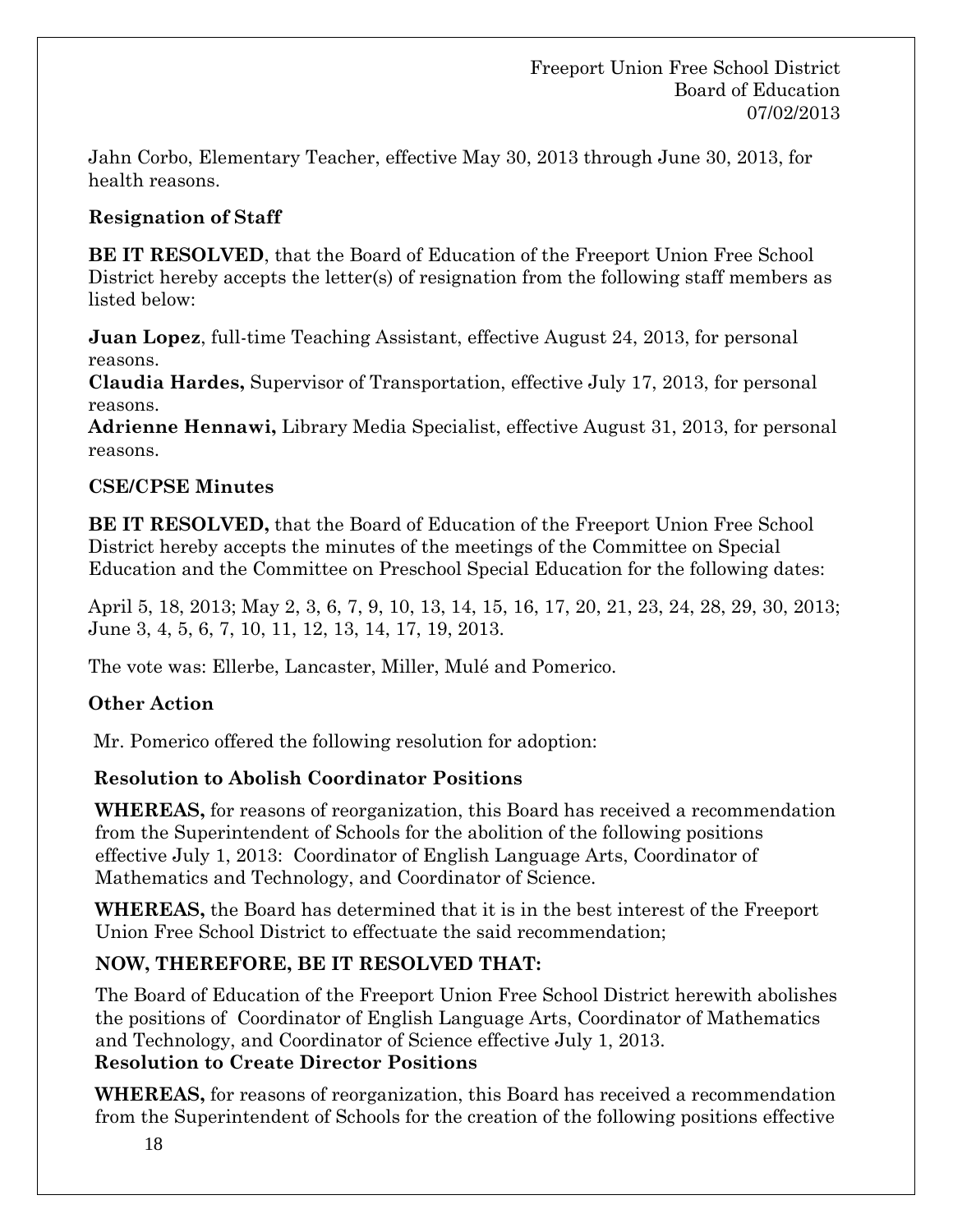July 1, 2013: Director of English Language Arts, Director of Mathematics and Technology, and Director of Science.

**WHEREAS,** the Board has determined that it is in the best interest of the Freeport Union Free School District to effectuate the said recommendation;

**NOW, THEREFORE, BE IT RESOLVED THAT:**The Board of Education of the Freeport Union Free School District herewith creates the positions ofDirector of English Language Arts, Director of Mathematics and Technology, and Director of Science effective July 1, 2013.

**BE IT RESOLVED** that the incumbent of the position of Coordinator of Math & Technology, Nancy Schempp, is hereby appointed to the position of Director of Math & Technology effective July 1, 2013. The tenure area of said appointment is "Director of Math & Technology." In connection with the foregoing, the Board has determined that more than fifty percent (50%) of the duties of Nancy Schempp's current position of Coordinator of Math & Technology will be subsumed within the position of Director of Math & Technology. Therefore, based upon the Education Law of the State of New York, the incumbent of the position abovementioned, to wit, Nancy Schempp, is entitled to immediate appointment to the position of Director of Math & Technology. Further, based upon the past meritorious service of Nancy Schempp, she is herewith appointed with tenure to the position of Director of Math & Technology. The salary of Nancy Schempp upon the effective date of this appointment to the position of Director of Math & Technology shall be the salary closest to her current salary, but not lower than her current salary which is paid to Directors under the applicable collective bargaining agreement (\$126,998, Step 4). All accumulated leave credits standing to her credit on the date hereof shall be continued unabated.

**BE IT ALSO RESOLVED** that the incumbent of the position of Coordinator of English Language Arts, Pamela Maltese, is hereby appointed to the position of Director of English Language Arts effective July 1, 2013. The tenure area of said appointment is "Director of English Language Arts." In connection with the foregoing, the Board has determined that more than fifty percent (50%) of the duties of Pamela Maltese's current position of Coordinator of English Language Arts will be subsumed within the position of Director of English Language Arts. Therefore, based upon the Education Law of the State of New York, the incumbent of the position abovementioned, to wit, Pamela Maltese, is entitled to immediate appointment to the position of Director of English Language Arts. Further, based upon the past meritorious service of Pamela Maltese, she is herewith appointed with tenure to the position of Director of English Language Arts. The salary of Pamela Maltese upon the effective date of this appointment to the position of Director of English Language Arts shall be the salary closest to her current salary, but not lower than her current salary which is paid to Directors under the applicable collective bargaining agreement (\$126,998, Step 4). All accumulated leave credits standing to her credit on the date hereof shall be continued unabated.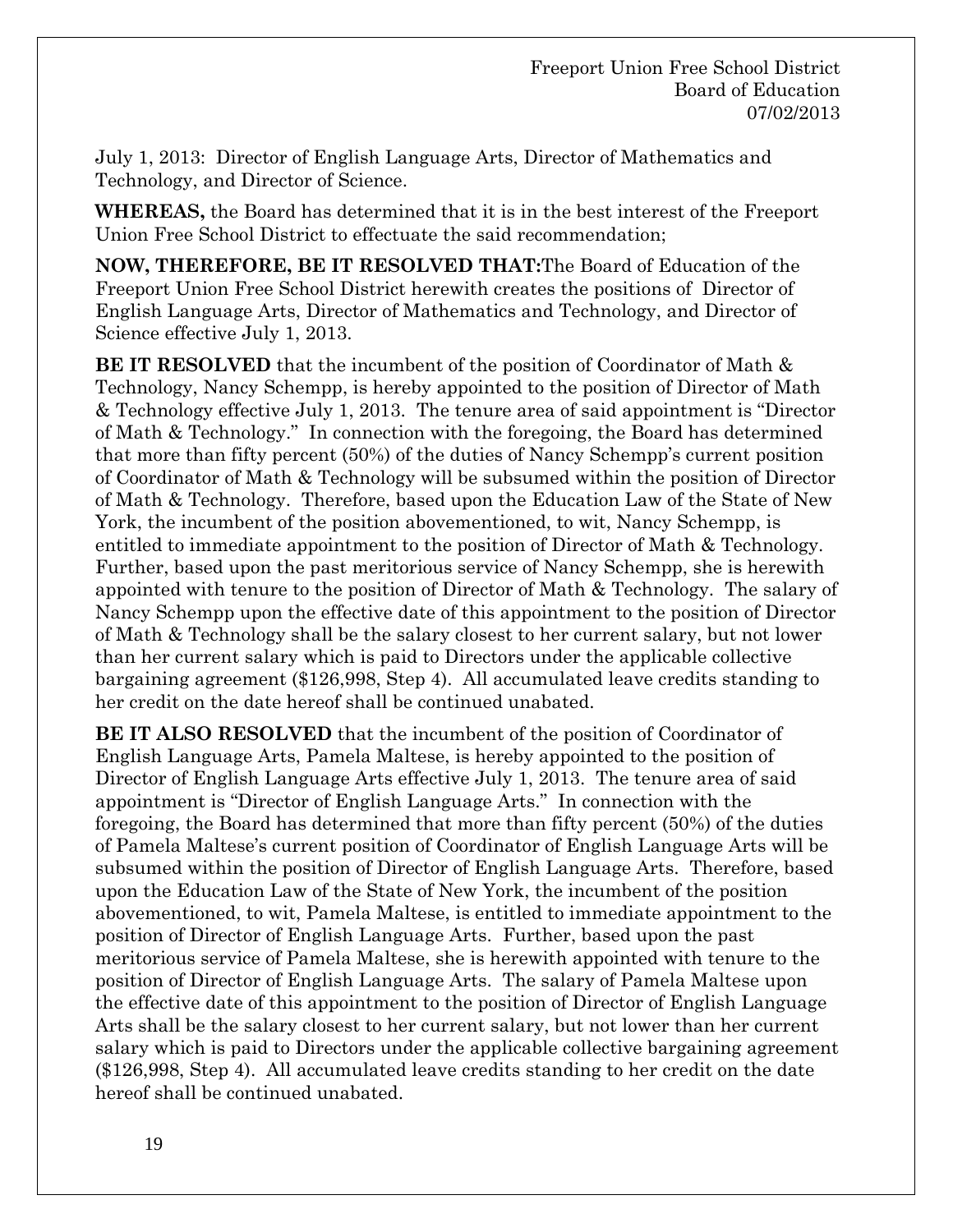**BE IT ALSO RESOLVED** that the incumbent of the position of Coordinator of Science, Vincent Pereira, is hereby appointed to the position of Director of Science effective July 1, 2013. The tenure area of said appointment is "Director of Science." In connection with the foregoing, the Board has determined that more than fifty percent (50%) of the duties of Vincent Pereira's current position of Coordinator of Science will be subsumed within the position of Director of Science. Therefore, based upon the Education Law of the State of New York, the incumbent of the position abovementioned, to wit, Vincent Pereira, is entitled to immediate appointment to the position of Director of Science. Further, based upon the past meritorious service of Vincent Pereira, he is herewith appointed with tenure to the position of Director of Science. The salary of Vincent Pereira upon the effective date of this appointment to the position of Director of Science shall be the salary closest to his current salary, but not lower than his current salary which is paid to Directors under the applicable collective bargaining agreement (\$116,298, step 1). All accumulated leave credits standing to his credit on the date hereof shall be continued unabated.

**BE IT FURTHER RESOLVED**, that the Board of Education of the Freeport Union Free School District hereby authorizes the President of the Board of Education and the Superintendent of Schools to execute certain agreements between the District and the following individuals effectuating the foregoing: Nancy Schempp, Pamela Maltese, and Vincent Pereira.

The motion was seconded by Ms. Lancaster and passed unanimously.

The vote was: Ellerbe, Lancaster, Miller, Mulé and Pomerico.

Ms. Lancaster offered the following resolution for adoption:

## **Adoption of the Revised Code of Conduct**

 **BE IT RESOLVED,** that the Board of Education of the Freeport Union Free School District hereby adopts the revised Code of Conduct for 2013-2014 School Year.

The motion was seconded by Mr. Miller and passed unanimously.

The vote was: Ellerbe, Lancaster, Miller, Mulé and Pomerico.

Mr. Miller offered the following resolution for adoption:

### **Authorization to Participate in Various Cooperative Bids**

**BE IT RESOLVED,** that the Board of Education of the Freeport Union Free School District hereby authorizes the school district to participate with other school districts in the joint biding of the various commodities, supplies, equipment, etc. as authorized by the General Municipal Law.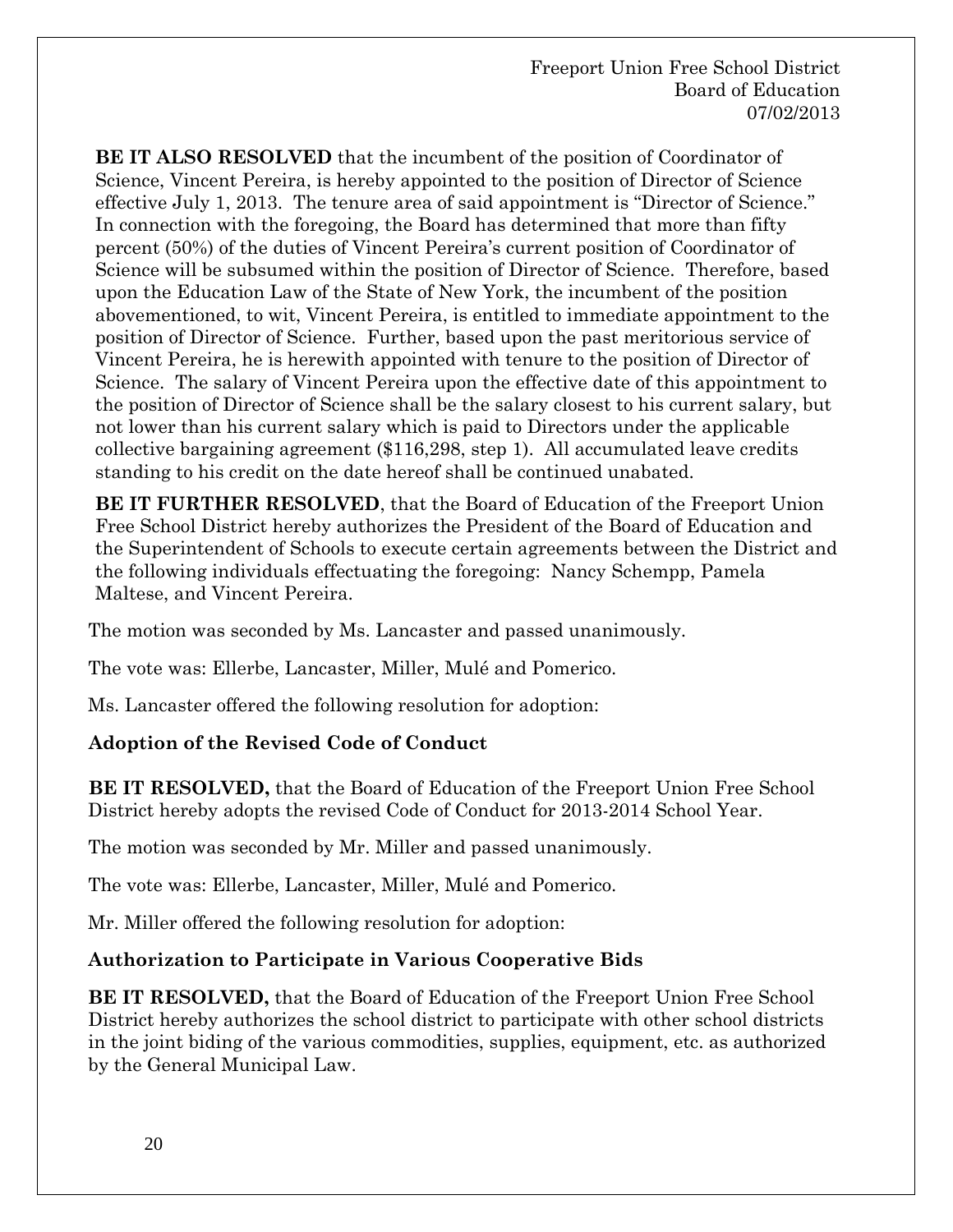**BE IT RESOLVED**, that, the recommendations of the Purchasing Steering Committee, where applicable, will be considered when this Board acts on the purchase of said commodities.

**BE IT FURTHER RESOLVED**, that the district purchasing agent is authorized to participate in various other Cooperative Bids as necessary and in the best interest of the school district

**BE IT FURTHER RESOLVED, that** the Freeport School District agrees to participate in the following cooperative bids, as attached. Nassau BOCES Bids

#### **Nassau BOCES Bids**

Abatement & Removal of Asbestos and Lead Materials Arts & Crafts Athletic Uniforms Audio Visual Supplies Auto Body Supplies Auto Mechanic Supplies Automotive air Conditioning Repairs Boiler, Duct and Kitchen Exhaust Cleaning Building and Grounds Equipment Carpentry/Cabinetry/Building Supplies Carpeting and Installation Cesspool Maintenance Services Chain Link Fencing Computer Hardware/Software/Networking/Supplies and Parts Fax & Photocopy Systems, Supplies & Maintenance Financing & Leasing Of Capital Equipment Fire Extinguishers and Service Fitness Equipment Floor Tiles and Installation Food and Beverage Supplies Food Prep: Paper & Plastic Supplies Food Service Equipment Fuel Oil Furniture: Classroom and Office General Safety Supplies General School and Office Supplies

Gymnasium Floor Refinishing Hazardous Material Handling, Removal, Transportation & Disposal HVAC Equipment HVAC Maintenance and Installation Industrial Arts and Welding Supplies Interscholastic Athletic Supplies Library Supplies Licensed Uniformed Unarmed Guard Service Medical and Dental Supplies Musical Instrument Rentals Musical Instrument Repairs Musical Instruments and Supplies Net Tc Classroom Display Systems and Audio Visual Equipment Paper: Xerographic, Fax & Computer Passenger Cars, Vans and Trucks Photography Supplies Physical Education Supplies and Equipment Plumbing and Heating Supplies Plumbing Services Reconditioning of Athletic Equipment Repair and Maintenance of Asphaltic and Cement Concrete Pavement Repair and Maintenance of Irrigation **Systems** Repair, Maintenance and Installation of Interior & Exterior Doors, Frames & Hardware Roof Maintenance and Repairs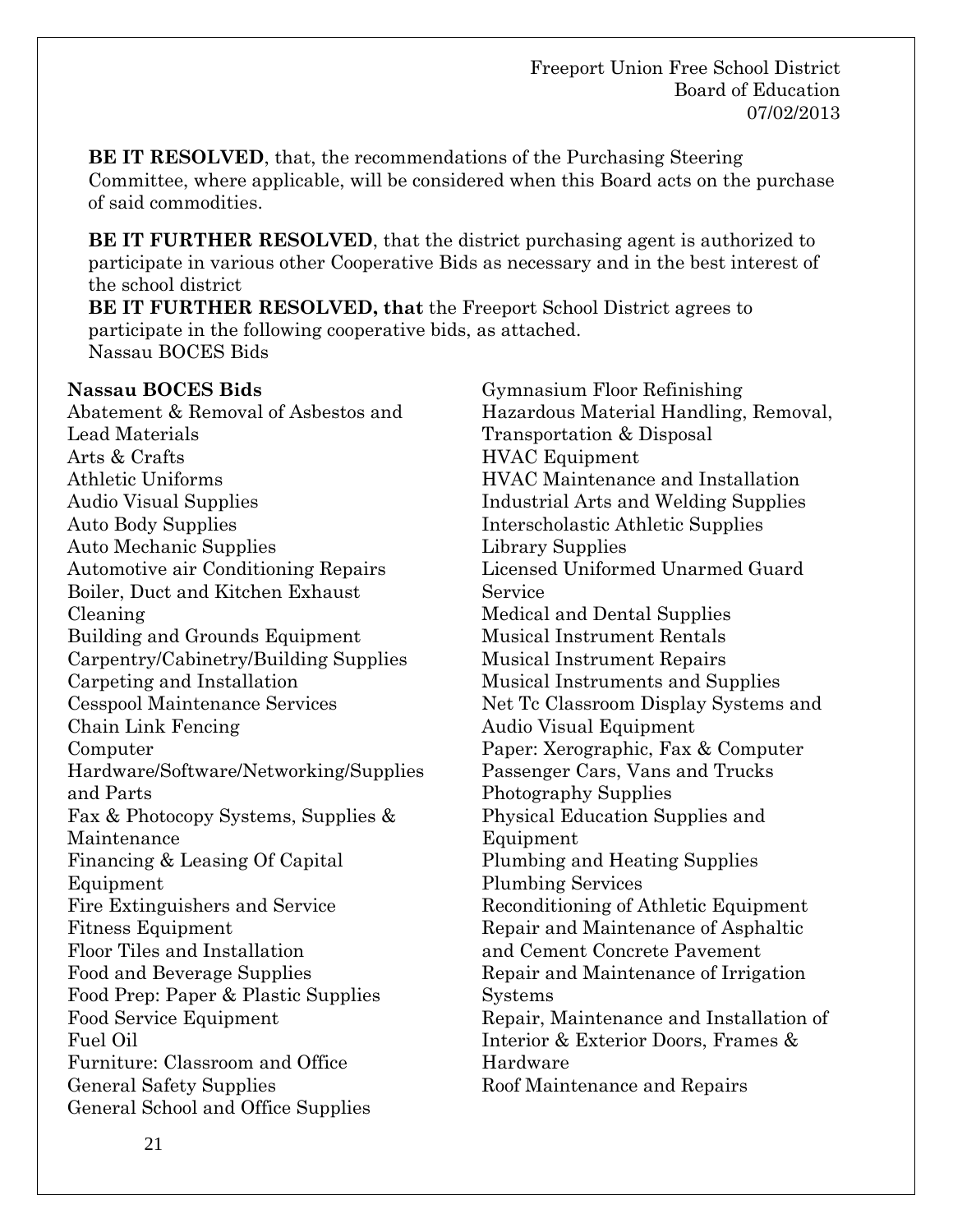#### Freeport Union Free School District Board of Education 07/02/2013

School Bus Air Conditioning Installation Maintenance and Repairs School Bus and Auto Parts Science Supplies Smartboard Accessories and Software Snack Vending Service Subscription Services Supplemental Computer Hardware/Software/Networking Supplies & Parts Teaching Aids Tools: Power and Hand Uniforms – General Venetian Blinds and Shades

#### **School Districts Cooperative Bid**

A/C & Refrigeration Service Burners and Boiler Service Carpet Tile & Installation Custodial Equipment Repair Custodial Supplies and Trash Bags Drag Mops Electrical Supplies Electrical Service Elevator Maintenance Emergency Generator Service Fence Installation & repair Field Maintenance Fire Extinguisher Service Floor Sanding Fuel Tank Pressure Test Geese Dog Service Grounds Equipment Repair Gym Folding Door and Stage Rigging Irrigation Kitchen Equipment Repair Lumber & Masonry PA, Intercom & Master Clock Services Paint & Paint Supplies Painting Pest Control Services Plumbing Service Plumbing supplies

Pneumatic Systems Pump Repair Roof Repair Scoreboard Repair, Electric Partition, Gym Equipment Signs Site Work, Asphalt, Concrete, Lot Sweeping Split AC Units Steam Traps and Parts Storm Drains Suspended Ceiling Theatrical Lighting Tree Cutting & Pruning Uniforms Venetian Blinds Welding Wireless Clocks

#### **Island Cooperative Bid/Educational Data Services**

Air Conditioning Units Service and Repair Air Duct Cleaning Automatic Temperature Control System Boiler Inspection Cleaning and Repair (Annual) Boiler Repair: Emergency Carpet Cleaning Repair and Replacement Cesspool, Waste line, Sewer jet Repair and Replacement Clock and Intercom Services Electric Motor Repair Electrical Repairs and Services Elevator Services Inspection and Repair Fencing Repair Fire Extinguisher and Smoke Detector Repair and Replacement Floor Tile Repair and Replacement Folding Doors Repair and Replacement General Construction and Carpentry Graffiti Removal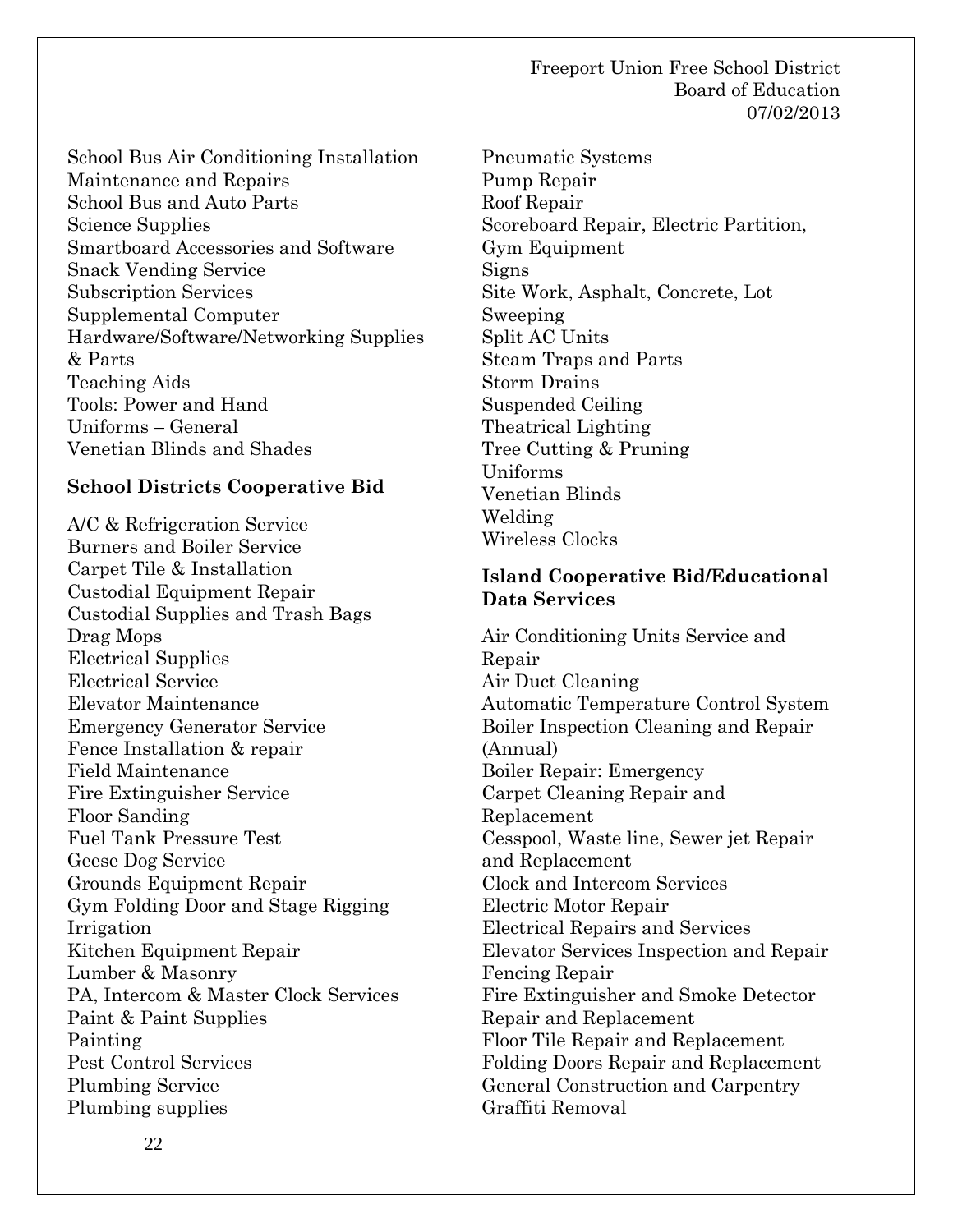Freeport Union Free School District Board of Education 07/02/2013

HVAC Services Landscape Services Locker Repair Locksmith Services Masonry, Concrete and Macadam (Repaving) Painting Pest Control Plumbing (Commercial and Industrial) Pump Repair Refinish Stage and Gym Wood Floors Roof Repair and Replacement Scoreboard and Gym Equipment Repair Stage Curtains and Draperies Vehicle Repairs Venetian Blinds Repair & Replacement Welding Services Window Glazing & Glass Replacement Window Shade Repair and Replacement

#### **Nassau County Contract**

Office of Purchasing Bids

#### **New York State Contracts**

Air Conditioners

Audio Visual Equipment Elevator Maintenance Green Cleaning Products Industrial Commercial Supplies & Equipment Heavy Equipment Rental Pest Control Playground Equipment Floor Machines Furniture – All Types Fuel Oil/Heating Natural Gas

### **New York State Industries for the Disabled**

Air Filters Ice Melt Custodial Supplies Paper Towels/Toilet Tissue Trash Bags

### **Village of Freeport**

Electricity Fuel (District vehicles) Water/Sewer

The motion was seconded by Ms. Lancaster and passed unanimously. The vote was: Ellerbe, Lancaster, Miller, Mulé and Pomerico.

Mr. Ellerbe offered the following resolution for adoption:

### **Resolution to Establish the Tax Levy**

**BE IT RESOLVED**, by the Board of Education of the Freeport Union Free School District, that the following budget of the necessary claims and expenditures in FREEPORT UFSD (#9) in the Town of HEMPSTEAD for the School year 2013-2014, amounting to **\$156,362,834** School Purpose, and the amount of **\$5,895,591** for Library Purpose, for a total of **\$162,258,425** is hereby accepted; And;

**FURTHER RESOLVED,** that the sum of \$86,484,192 for School Purposes, and **\$5,624,960** for Library Purposes, for a total of **\$92,109,152**, being the remainder of the budget adopted as above and the amount which must be RAISED BY TAXATION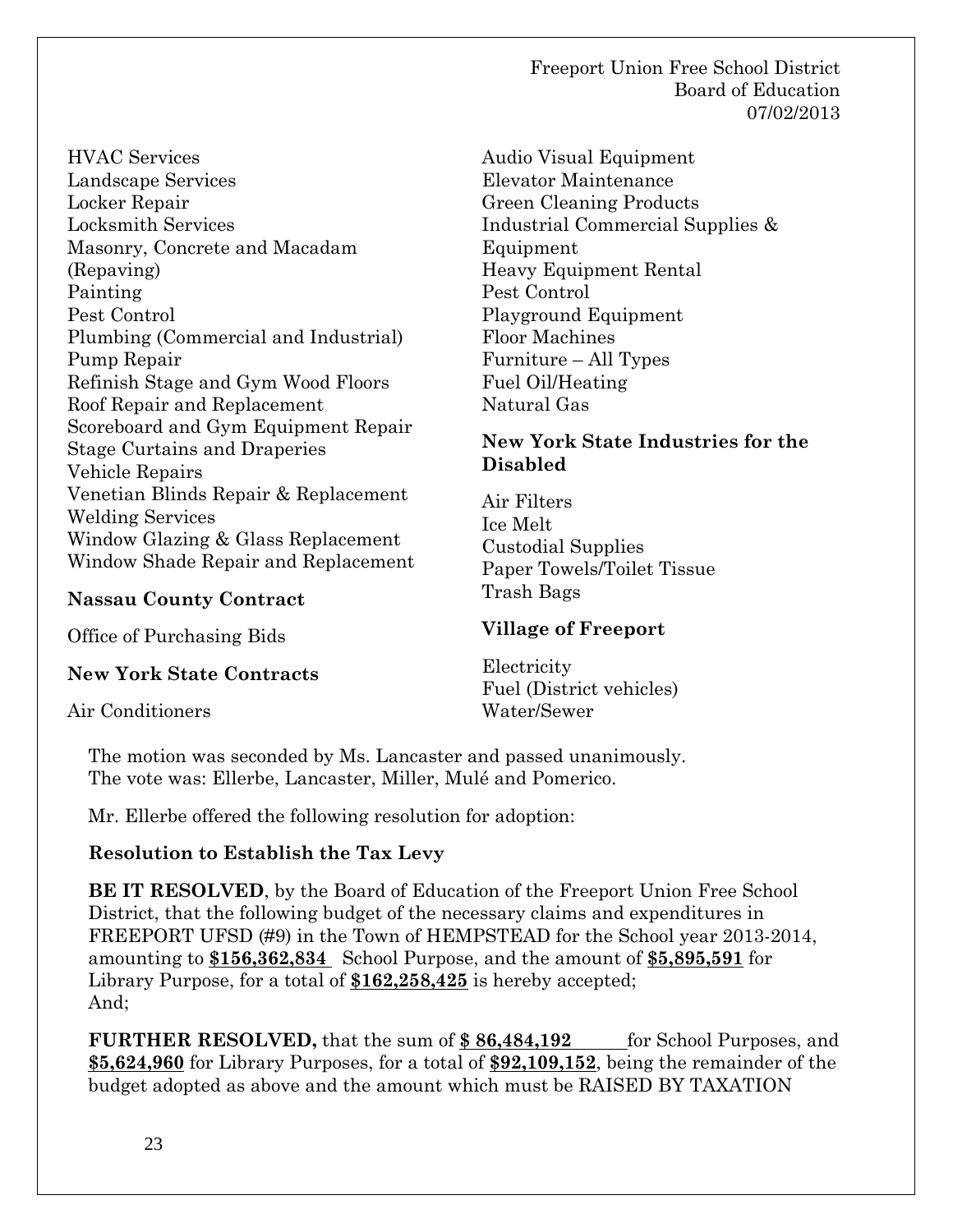**(\$92,109,152)** for FREEPORT UFSD (#9) of the Town of HEMPSTEAD, Nassau County, New York for the year 2013-2014

be levied upon the taxable property of the said school district as said property has been certified to by the Board of Assessors for the school year 2013-2014; and

**FURTHER RESOLVED**, that the District Clerk of this School District be and she is hereby authorized and directed, pursuant to Section 6-20.0 and amendments thereto of the Nassau County Administrative Code to file a certified copy of these resolutions with the Nassau County Legislature and the Board of Assessors, Mineola, New York, on or before August 15th, 2013.

The motion was seconded by Mr. Pomerico and unanimously carried, the vote was: Ellerbe, Lancaster, Miller, Mulé and Pomerico.

Mr. Pomerico offered the following resolution for adoption:

### **Extension of a Contract for Universal Pre-K Services**

 **BE IT RESOLVED,** that the Board of Education of the Freeport Union Free School District hereby extends the contract for Universal Pre-Kindergarten services with St. Joseph's College for the 2013-2014 School Year.

 **BE IT FURTHER RESOLVED**, that the Board of Education authorizes the Board President to execute the agreement on behalf of the Board of Education.

The motion was seconded by Mr. Ellerbe and unanimously carried, the vote was: Ellerbe, Lancaster, Miller, Mulé and Pomerico.

Ms. Lancaster offered the following resolution for adoption:

### **Implementation of Patient Protection and Affordable Care Act**

**WHEREAS**, the Patient Protection and Affordable Care Act requires the Freeport Union Free School District to determine full-time status of ongoing employees in order to establish eligibility for health insurance coverage; and

**WHEREAS**, eligibility must be determined prior to the start of the health plan year in 2014; and

**WHEREAS**, the proposed regulations under the Patient Protection and Affordable Care Act allow for look-back measurement periods to be used for ongoing employees to determine whether an employee is a full time employee; and

**WHEREAS**, the Freeport Union Free School District desirers to establish a look-back standard measurement period and stability period for its ongoing employees; and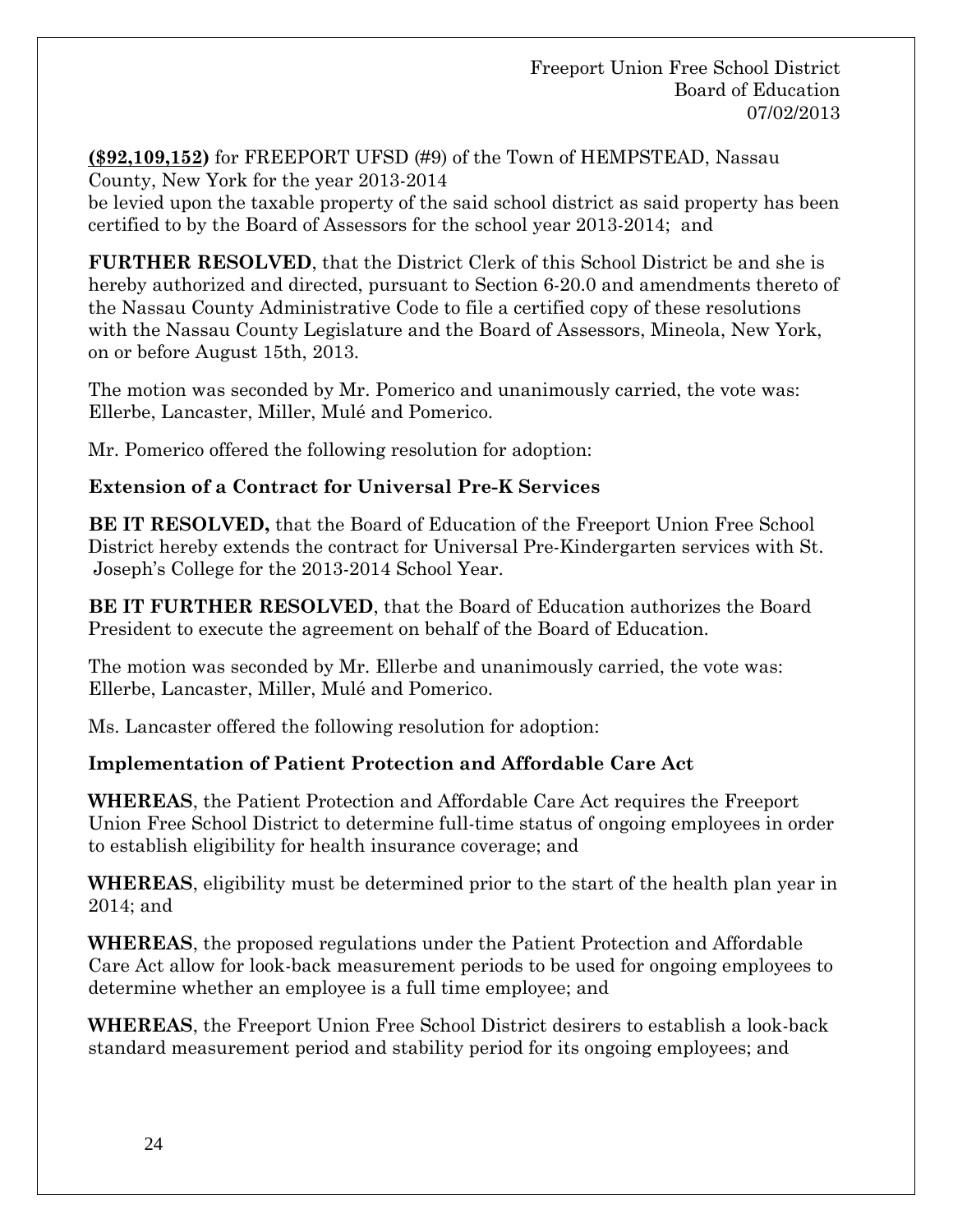**WHEREAS**, the Freeport Union Free School District provides a health plan and is a participating municipality under the New York State Health Insurance Program (NYSHIP); and

**WHEREAS**, the Freeport Union Free School District's health plan year is a calendar year which runs from January 1, 2013 through December 31, 2013; and

**NOW THEREFORE, BE IT RESOLVED**, that the standard measurement period for ongoing employees shall be a period of 6 months to be measured from May 1, 2013 to October 31, 2013: and

**BE IT FURTHER RESOLVED**, that the administrative period for ongoing employees shall be a period of 60 days to be measured from November 1, 2013 to December 31, 2013; and

**BE IT FURTHER RESOLVED**, that the stability period for ongoing employees, determined to have averaged at least 30 hours of service per week during the standard measurement period, shall be a period of 6 months to begin immediately after the administrative period on January 1, 2014 and to continue until June 30, 2014; and

**BE IT FURTHER RESOLVED**, that the stability period for ongoing employees, determined not to have averaged 30 hours or more per week during the standard measurement period, shall be a period of 6 months to begin immediately after the administrative period on January 1, 2014 and continue until June 30, 2014.

The motion was seconded by Mr. Miller and unanimously carried, the vote was: Ellerbe, Lancaster, Miller, Mulé and Pomerico.

Mr. Miller offered the following resolution for adoption:

## **Authorization of a Cafeteria Co-op Agreement**

**WHEREAS**, it is the plan of a number of public school districts in Nassau/Suffolk Counties, New York to bid jointly on selected Food Service Commodities, Food and Food Service Supplies for the 2013-14 school year.

**WHEREAS,** Freeport Public Schools, is desirous of participating with other districts in Nassau/Suffolk Counties in the joint bidding of the commodities mentioned above as authorized by General Municipal Law, Section 119-0 and,

 **WHEREAS**, Freeport Public Schools, wishes to appoint a committee to assume the responsibility for drafting of specification, advertising for bids, accepting and opening bids, reporting the results to the boards of education and making recommendations thereon; therefore,

 **BE IT RESOLVED**, that the Board of Education of Freeport Public Schools, hereby appoints Long Island School Nutrition Directors Association Cooperative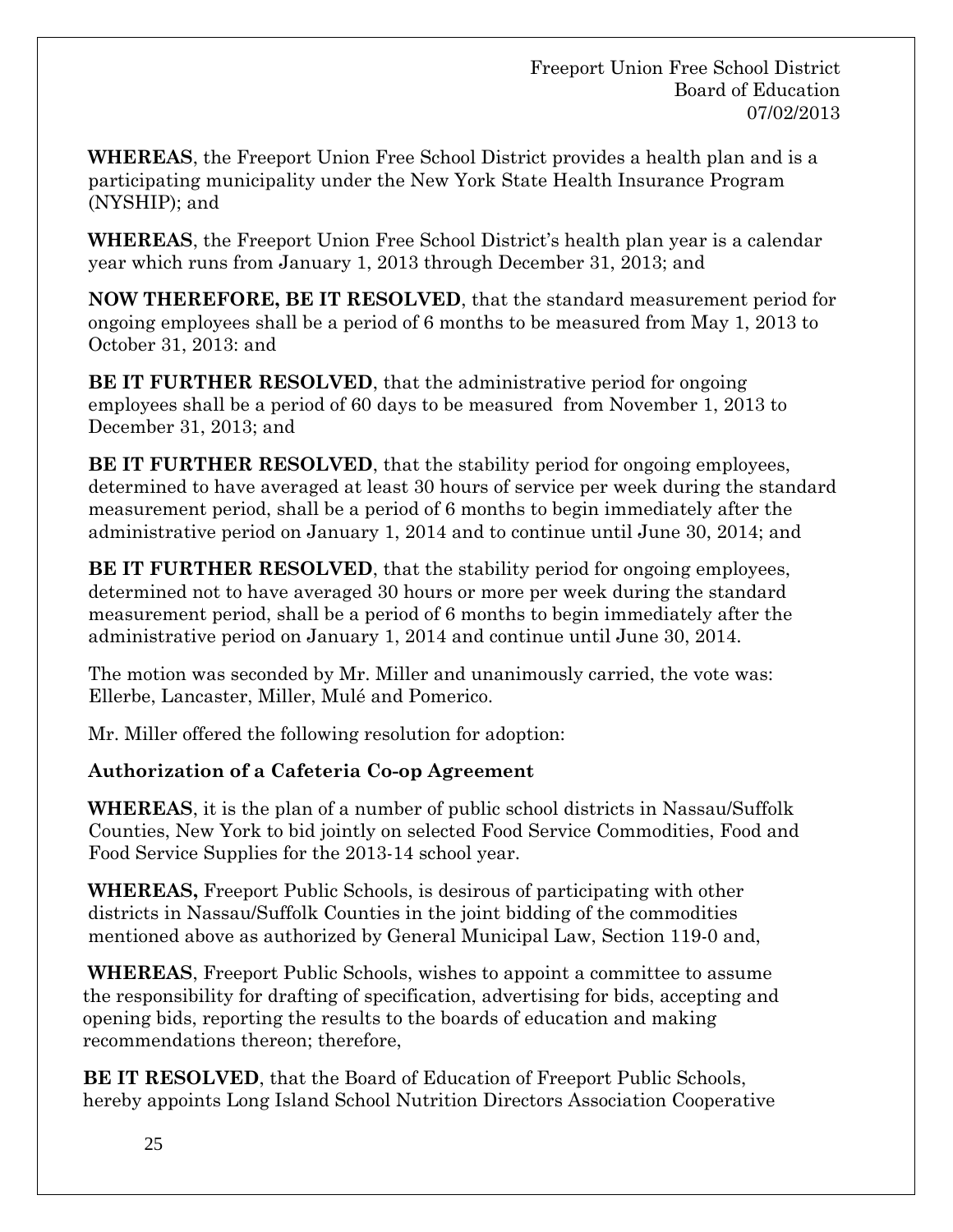Bid Committee to represent it in all matters related above, and,

 **BE IT FURTHER RESOLVED**, that Freeport Public Schools Board of Education authorized the above-mentioned committee to represent it in all matters leading up to the entering into a contract for the purchase of the above-mentioned commodities, and,

 **BE IT FURTHER RESOLVED**, that Freeport Public Schools Board of Education agrees to assume its equitable share of the costs of the cooperative bidding, and

 **BE IT FURTHER RESOLVED**, that Freeport Public Schools Board of Education agrees (1) to abide by majority decisions of the participating districts on quality standards; (2) that unless all bids are rejected, it will award contracts according to the recommendations of the committee; (3) that after award of contract(s), it will conduct all negotiations directly with the successful bidder(s).

The motion was seconded by Mr. Pomerico and unanimously carried, the vote was: Ellerbe, Lancaster, Miller, Mulé and Pomerico.

Mr. Pomerico offered the following resolution for adoption:

## **Approval of Amendments to Contracts**

**BE IT RESOLVED**, that the Board of Education of the Freeport Union Free School District, hereby approves the first amendments to the Wage and Benefit Agreements of the following employees:

Mary R. Bediako, Ed.D. Assistant Superintendent for Personnel and Special Projects; Michael Singleton, Executive Director for Operations; James Robinson, Executive Director for Business; and

**BE IT ALSO RESOLVED,** that the Board of Education of the Freeport Union Free School District, hereby approves the second amendment to the Superintendent's Employment Agreement dated June 8, 2011, as amended by First Amendment to said agreement dated December 19, 2012.

**BE IT FURTHER RESOLVED,** that the Board of Education of the Freeport Union Free School District, herewith authorized the President of the Board to execute on behalf of the Board of Education the said agreements.

The motion was seconded by Ms. Lancaster and unanimously carried, the vote was: Ellerbe, Lancaster, Miller, Mulé and Pomerico.

Mr. Miller offered the following resolution for adoption:

## **Approval of a Carrier for Dental Coverage for Clerical and Teacher Assistant Bargaining Units**

26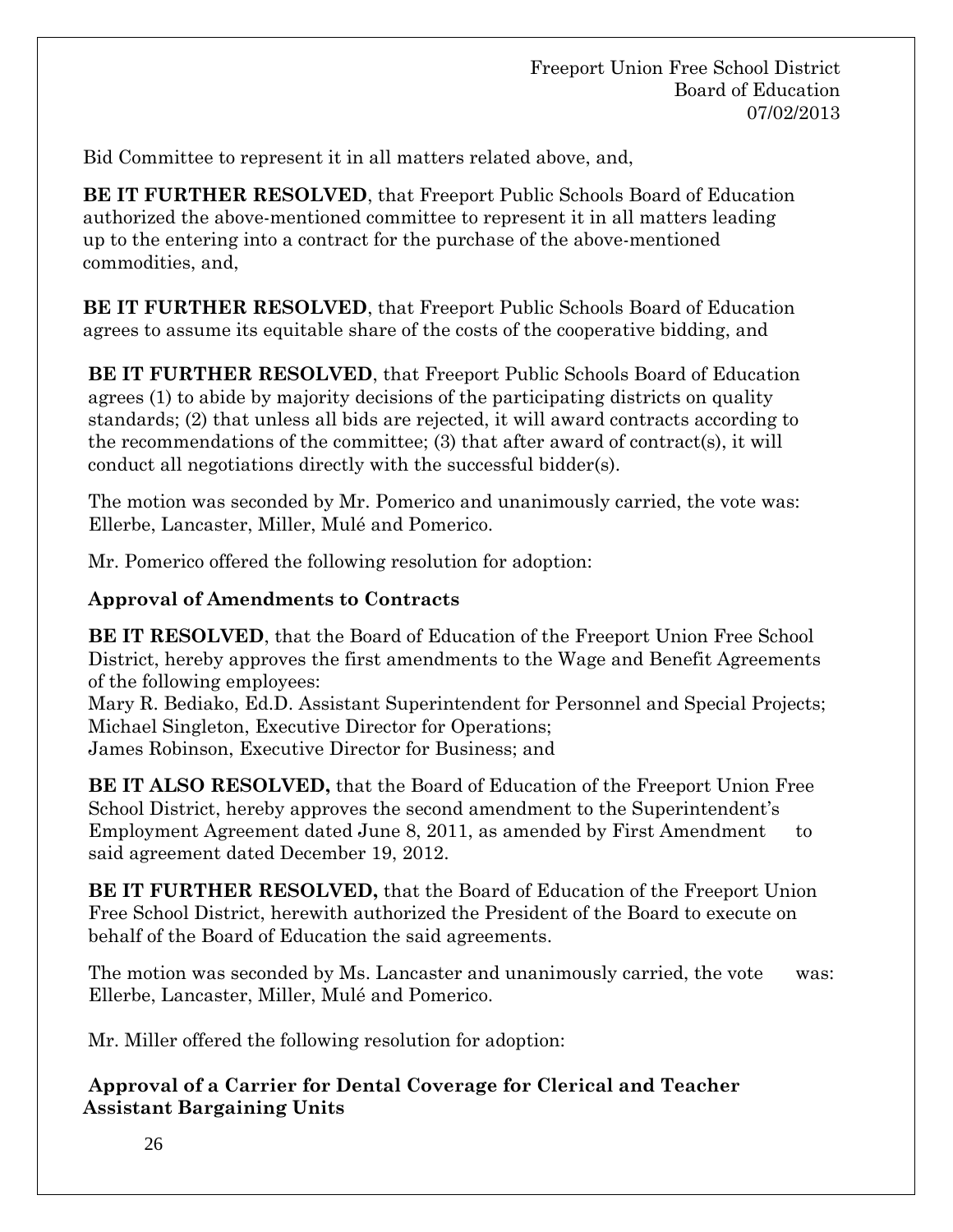**WHEREAS**, the District is enrolled in the Sun Life Dental Insurance Plan; and

**WHEREAS**, Sun Life has advised the District that said Plan will no longer be offered by it; and

**WHEREAS**, Ameritas Dental Insurance Plan provides a substantially similar benefit to the District's current dental insurance plan at the same and

**WHEREAS**, the District seeks to enroll in the Ameritas Dental Insurance Plan;

**NOW, THEREFORE, BE IT RESOLVED**, that the Board of Education authorizes the District's enrollment in the Ameritas Dental Insurance Plan upon mutually acceptable terms and conditions; and

**BE IT FURTHER RESOLVED**, that the Board of Education authorizes the Superintendent of Schools, or his designee, to execute the necessary paperwork to effectuate said enrollment.

The motion was seconded by Ms. Lancaster and unanimously carried, the vote was: Ellerbe, Lancaster, Miller, Mulé and Pomerico.

Mr. Pomerico offered the following resolution for adoption:

### **Extension of a Contract for Universal Pre-K Services**

**BE IT RESOLVED,** that the Board of Education of the Freeport Union Free School District hereby extends the contract for Universal Pre-Kindergarten services with St. Joseph's College for the 2013-2014 School Year.

**BE IT FURTHER RESOLVED**, that the Board of Education authorizes the Board President to execute the agreement on behalf of the Board of Education. The motion was seconded by Mr. Ellerbe and unanimously carried, the vote was: Ellerbe, Lancaster, Miller, Mulé and Pomerico.

Mr. Ellerbe offered the following resolution for adoption:

**Approval of Excess Worker's Compensation Insurance Renewal for Fiscal Year 2013/2014**

**BE IT RESOLVED,** that the Board of Education of the Freeport Union Free School District hereby appoints Star Insurance Company, for Excess Worker's Compensation Insurance carrier, at a cost of \$55,105 for one year.

The motion was seconded by Mr. Pomerico and unanimously carried, the vote was: Ellerbe, Lancaster, Miller, Mulé and Pomerico.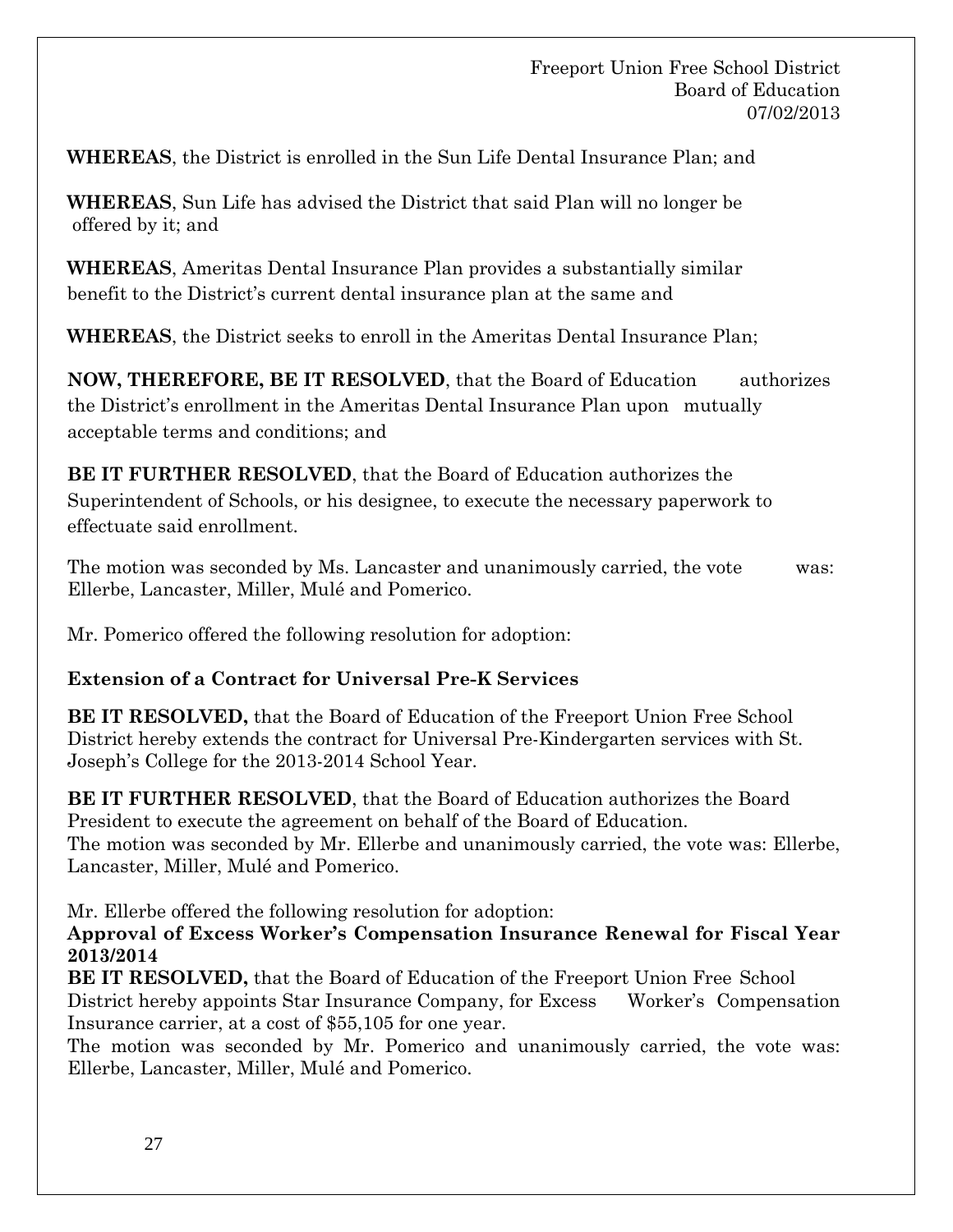Mr. Miller offered the following resolution for adoption:

### **Approval of the OMNI 403(b) Contract**

**BE IT RESOLVED,** that the Board of Education of the Freeport Union Free School District hereby approves the contract for the District to participate in the Omni Preferred Provider Program \$3,228.00 for 2013-14 school year.

The motion was seconded by Ms. Lancaster and unanimously carried, the vote was: Ellerbe, Lancaster, Miller, Mulé and Pomerico.

Mr. Ellerbe offered the following resolution for adoption:

## **Approval of Stipends**

*WHEREAS***,** the position of the secretary to the Superintendent of Schools warrants additional compensation, and,

*WHEREAS*, said additional compensation has been determined to be granted based upon the recommendation of the Superintendent of Schools to the Board of Education, and,

*WHEREAS*, the Superintendent of Schools has indicated to the Board of Education his reliance upon the assistance of his secretary, including the performance of executive assistant responsibilities and requires confidentiality of all information,

*NOW, THEREFORE, BE IT RESOLVED* that the Board of Education of the Freeport Union Free School District hereby approves effective July 1, 2013 the grant of an annual stipend of \$5,000 to be paid to the incumbent of the position of Secretary to the Superintendent of Schools, Joan Classi, and also effective July 1, 2013 the award of five (5) additional vacation days to said employee, and effective July 1, 2013 the employee shall be permitted to elect to cash in the per diem value of up to 5 unused vacation days. Said election shall be made in and about June  $1<sup>st</sup>$  of each school year, and

*BE IT FURTHER RESOLVED* that all of the terms and conditions of employment for said employee set forth in a certain resolution of the Board of Education adopted February 6, 2011, shall remain unchanged and in full force and effect, except to the extent that the aforesaid \$5,000 stipend shall replace the existing stipend in the amount of \$1050 provided for in the February 6, 2011 resolution.

The motion was seconded by Mr. Pomerico and unanimously carried, the vote was: Ellerbe, Lancaster, Miller, Mulé and Pomerico.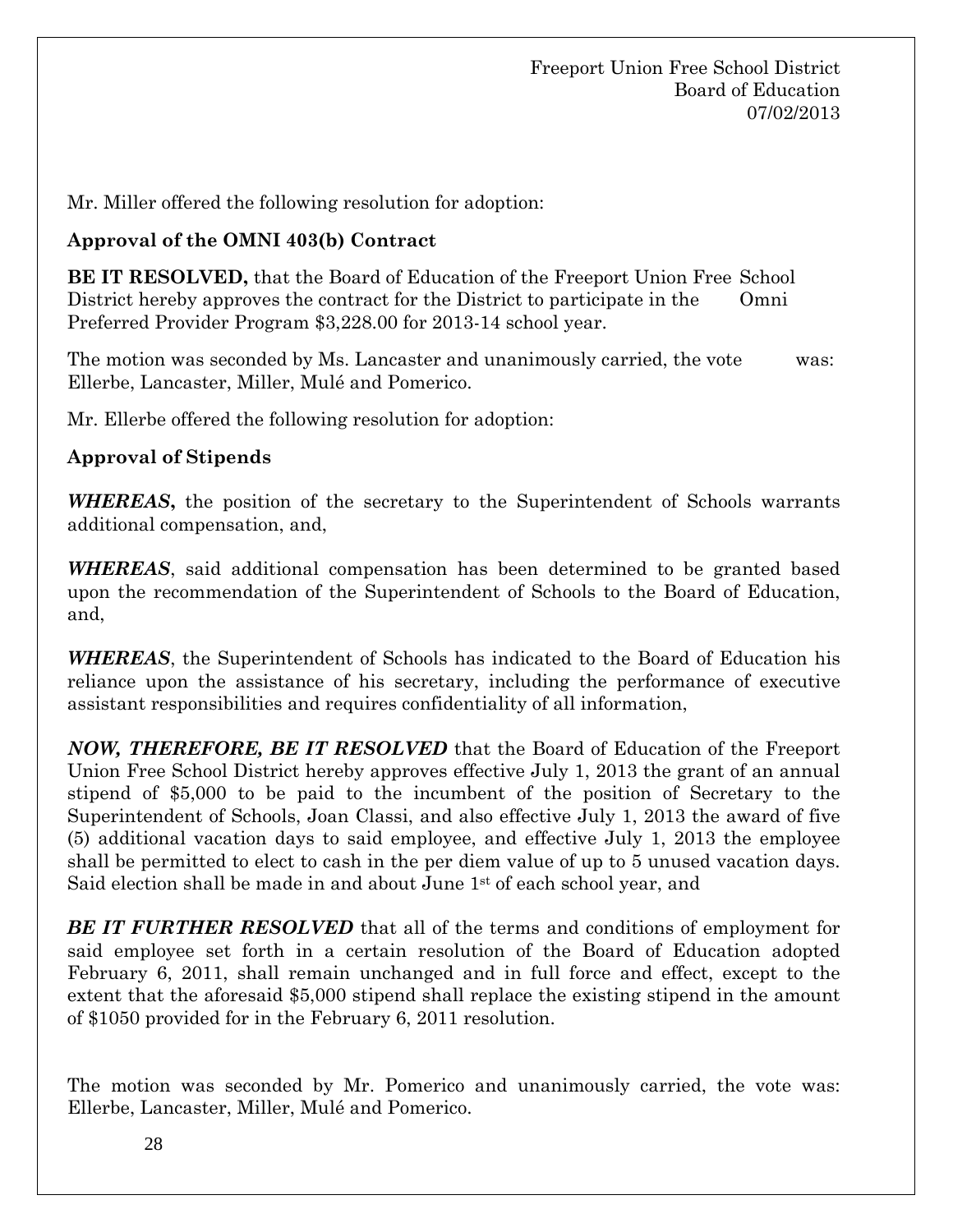Ms. Lancaster offered the following resolution for adoption:

## **Approval to Participate in the Nassau County Natural Gas Aggregation Program**

**WHEREAS**, the Board of Education of the Freeport UFSD is authorized to participate in cooperative purchases with the County of Nassau pursuant to the New York State General Municipal Law §103; and,

**WHEREAS**, the County of Nassau has instituted the Nassau County Natural Gas Aggregation Program (NCNGAP), a shared services initiative for natural gas for interested political subdivisions; and,

**WHEREAS**, the County of Nassau is seeking Letters of Authorization from interested participants for the contract period commencing September 1, 2013; and

**WHEREAS**, the Freeport Union Free School District has determined that it is in its best interest to participate in the Nassau County Natural Gas Aggregation Program (NCNGAP), for the term commencing on September 1, 2013 through August 31, 2014; and,

**NOW, THEREFORE, BE IT RESOLVED**, that the Board of Education of the Freeport UFSD hereby authorizes the School District to participate in the NCNGAP for the supply of natural gas for the term of September 1, 2013 through August 31, 2014; and,

**BE IT FURTHER RESOLVED**, that the Board of Education of the Freeport Union Free School District, hereby authorizes the Superintendent or his designee to submit the Letter of Authorization to the County of Nassau for purposes of participating in the NCNGAP; and,

**BE IT FURTHER RESOLVED**, that the Board of Education authorizes the Board of Education President to execute the necessary documents to effectuate the NCNGAP Agreement for the 2013-2014 terms of September 1, 2013 through August 31, 2014.

The motion was seconded by Mr. Miller and unanimously carried, the vote was: Ellerbe, Lancaster, Miller, Mulé and Pomerico.

Mr. Ellerbe offered the following resolution for adoption:

### **Budget Transfer – General Fund – June, 2013**

**BE IT RESOLVED,** that the Board of Education of the Freeport Union Free School District hereby approves the attached Budget Transfer within the General Fund for June, 2013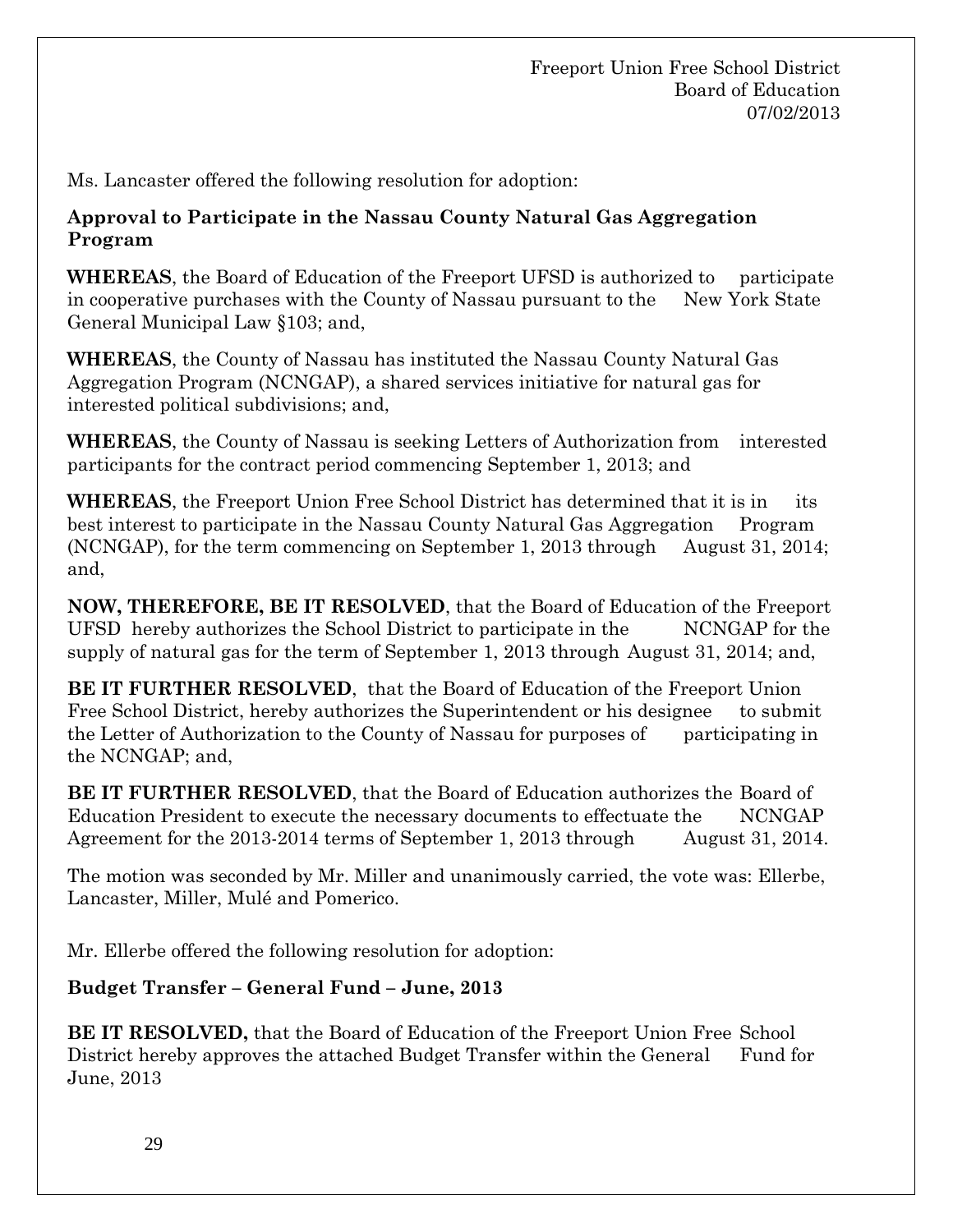Freeport Union Free School District Board of Education 07/02/2013

The motion was seconded by Mr. Pomerico and unanimously carried, the vote was: Ellerbe, Lancaster, Miller, Mulé and Pomerico. Mr. Pomerico offered the following resolution for adoption:

## **Administrative Appointment**

**BE IT RESOLVED, that** the Board of Education of the Freeport Union Free School District, upon the recommendation of the Superintendent, hereby appoints **Naviha Ponce-Paz,** to the position of Assistant Principal (replacing Connie Velez, resigned), as a probationary employee effective July 3, 2013 with an anticipated tenure date of July 3, 2016. The tenure area in which Ms. Ponce-Paz shall serve is "Assistant Principal," a district wide tenure area. Compensation will be paid pursuant to step 1 of the Middle School Assistant Principal Salary Schedule at **\$115,392**. Naviha Ponce-Paz shall be assigned to the Caroline G. Atkinson School.

The motion was seconded by Mr. Ellerbe and unanimously carried, the vote was: Ellerbe, Lancaster, Miller, Mulé and Pomerico.

Ms. Lancaster offered the following resolution for adoption: **Designation of an Agent for Service of Notice of a Claim**

**WHEREAS,** the New York State Senate has passed, and the New York State Governor has signed into effect, the Uniform Notice of Claim Act (hereinafter the "Act"); and

**WHEREAS**, Section 6 of the Act amends the General Municipal Law by adding a new Section 53, effective June 15, 2013; and

**WHEREAS**, New York General Municipal Law Section 53 (2) requires all public corporations, who are entitled to service of a Notice of Claim as a condition precedent to commencement of an action or proceeding shall file a Certificate with the Secretary of State designation the Secretary of State as agent for service of a Notice of Claim;

**NOW, THEREFORE, BE IT RESOLVED**, that the Board of Education of the Freeport Union Free School District, hereby directs and empowers the District Clerk to submit to the New York State Secretary of State a Certificate pursuant to General Municipal Law Section 53 designating the Secretary of State as agent for service of a Notice of Claim as described above; and

**BE IT FURTHER RESOLVED**, that the Board of Education of the Freeport